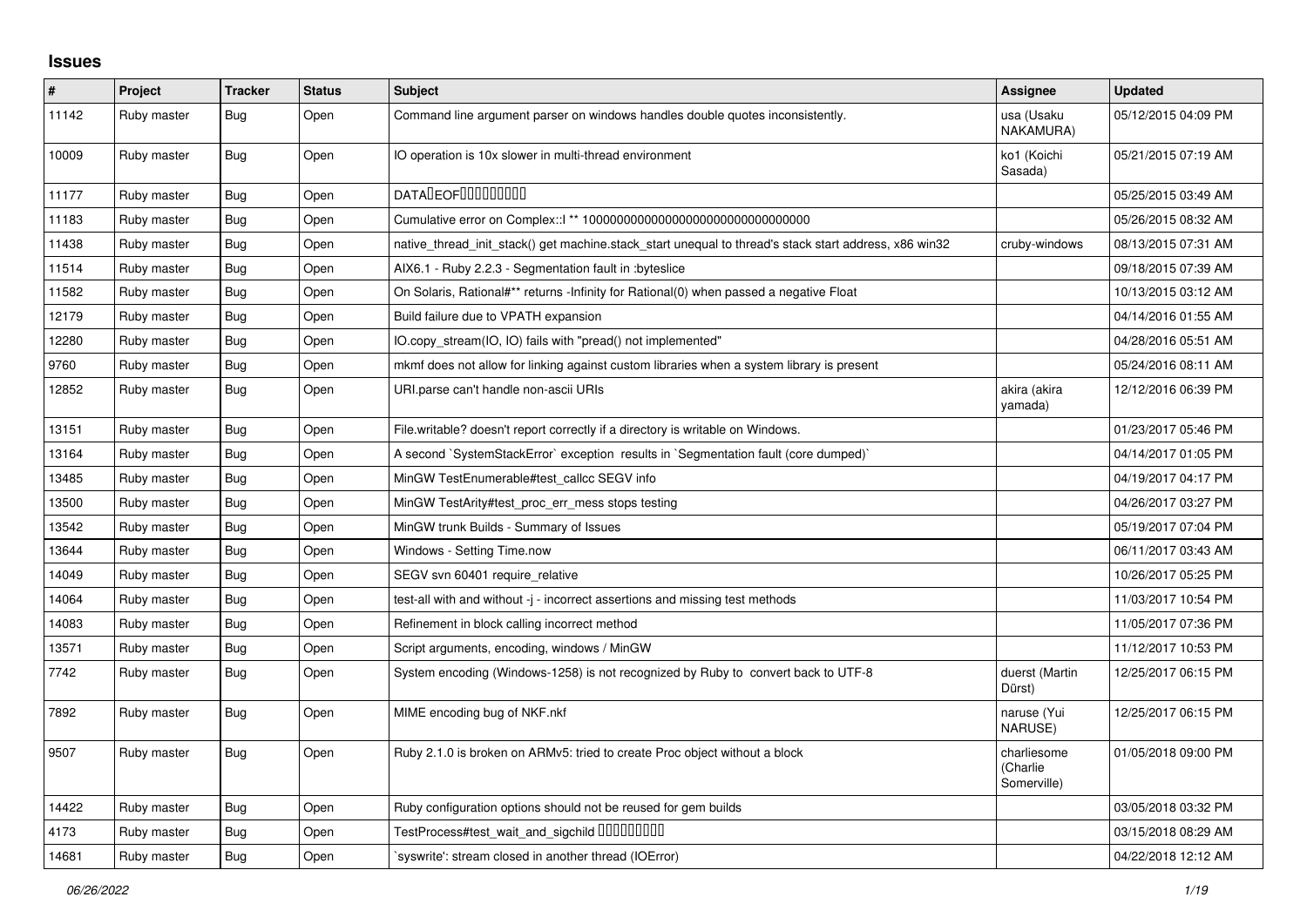| $\sharp$ | Project     | <b>Tracker</b> | <b>Status</b> | <b>Subject</b>                                                                                                                                        | Assignee                      | <b>Updated</b>      |
|----------|-------------|----------------|---------------|-------------------------------------------------------------------------------------------------------------------------------------------------------|-------------------------------|---------------------|
| 14761    | Ruby master | <b>Bug</b>     | Open          | TestThread#test_join_limits hangs up on Solaris 10 with gcc                                                                                           |                               | 05/16/2018 05:23 AM |
| 14826    | Ruby master | Bug            | Open          | make: *** [.ext/include/sparc-solaris2.10/rb_mjit_min_header-2.6.0.h] Error 1 on Solaris 10 with very old gcc3                                        |                               | 06/05/2018 02:02 PM |
| 14838    | Ruby master | <b>Bug</b>     | Open          | RegexpError with double "s" in look-behind assertion in case-insensitive unicode regexp                                                               |                               | 06/09/2018 04:04 PM |
| 14906    | Ruby master | <b>Bug</b>     | Open          | MinGW failure - TestIO#test_copy_stream_no_busy_wait                                                                                                  |                               | 07/12/2018 03:52 AM |
| 14957    | Ruby master | <b>Bug</b>     | Open          | MinGW, gcc 8.2.0, bootstraptest test_thread.rb - failure ?                                                                                            |                               | 08/03/2018 02:46 PM |
| 14971    | Ruby master | Bug            | Open          | error: implicit declaration of function 'rb_vm_call0                                                                                                  | nobu (Nobuyoshi<br>Nakada)    | 09/06/2018 03:53 AM |
| 14364    | Ruby master | <b>Bug</b>     | Open          | Regexp last match variable in procs                                                                                                                   |                               | 09/14/2018 05:28 AM |
| 15072    | Ruby master | Bug            | Open          | thread.c:4356:5: error: implicit declaration of function 'ubf_list_atfork'                                                                            | normalperson<br>(Eric Wong)   | 09/20/2018 03:32 AM |
| 15247    | Ruby master | <b>Bug</b>     | Open          | Windows - TEMP folder, non 8.3 & drive, fails & errors in test-all (ruby & rdoc)                                                                      |                               | 10/23/2018 05:02 PM |
| 15263    | Ruby master | <b>Bug</b>     | Open          | [PATCH] vm_trace.c (postponed_job_register): only hit main thread                                                                                     | ko1 (Koichi<br>Sasada)        | 10/27/2018 11:35 PM |
| 15310    | Ruby master | Bug            | Open          | [PATCH] thread_pthread.c: close race from UBF_TIMER and non-GVL-releasing thread                                                                      |                               | 11/20/2018 12:50 AM |
| 15315    | Ruby master | Bug            | Open          | ec_switch can still lose interrupts                                                                                                                   | ko1 (Koichi<br>Sasada)        | 11/20/2018 09:32 AM |
| 15367    | Ruby master | <b>Bug</b>     | Open          | IO.select is not resumed when io-object gets closed                                                                                                   |                               | 12/03/2018 10:22 AM |
| 15386    | Ruby master | <b>Bug</b>     | Open          | [PATCH] io.c (rb_io_check_char_readable): do not io_fflush buffered sockets                                                                           |                               | 12/06/2018 11:38 AM |
| 14640    | Ruby master | <b>Bug</b>     | Open          | [win32] File.realpath treats a relative path with a drive letter as an absolute path.                                                                 | cruby-windows                 | 12/10/2018 07:09 AM |
| 14474    | Ruby master | <b>Bug</b>     | Open          | skip "TestException#test_thread_signal_location" as known bug                                                                                         |                               | 12/10/2018 07:09 AM |
| 15423    | Ruby master | Bug            | Open          | fork leapfrog leaks memory on FreeBSD 11.2                                                                                                            |                               | 12/16/2018 02:28 PM |
| 15599    | Ruby master | <b>Bug</b>     | Open          | Mixing autoload and require causes deadlock and incomplete definition.                                                                                |                               | 02/12/2019 01:40 PM |
| 15598    | Ruby master | <b>Bug</b>     | Open          | Deadlock on mutual reference of autoloaded constants                                                                                                  |                               | 03/20/2019 10:58 AM |
| 15438    | Ruby master | <b>Bug</b>     | Open          | Threads can't switch faster than TIME_QUANTUM_(NSEC USEC MSEC)                                                                                        |                               | 03/25/2019 08:53 PM |
| 15764    | Ruby master | <b>Bug</b>     | Open          | Whitespace and control characters should not be permitted in tokens                                                                                   | matz (Yukihiro<br>Matsumoto)  | 04/22/2019 07:48 AM |
| 11174    | Ruby master | Bug            | Open          | threads memory leak                                                                                                                                   | ko1 (Koichi<br>Sasada)        | 06/17/2019 03:17 PM |
| 8444     | Ruby master | Bug            | Open          | Regexp vars \$~ and friends are not thread local                                                                                                      | ko1 (Koichi<br>Sasada)        | 07/30/2019 07:38 AM |
| 10436    | Ruby master | I Bug          | Open          | ruby -c and ripper inconsistency: m(&nil) {}                                                                                                          |                               | 08/27/2019 12:08 AM |
| 16145    | Ruby master | <b>Bug</b>     | Open          | regexp match error if mixing /i, character classes, and utf8                                                                                          |                               | 09/06/2019 05:52 AM |
| 16158    | Ruby master | Bug            | Open          | "st" Character Sequence In Regex Look-Behind Causes Illegal Pattern Error When Combined With POSIX<br>Bracket Expressions And Case Insensitivity Flag |                               | 09/17/2019 09:37 AM |
| 16185    | Ruby master | <b>Bug</b>     | Open          | basictest failure on AIX 6.1 for 64bit build                                                                                                          | kanemoto (Yutaka<br>Kanemoto) | 10/15/2019 12:05 AM |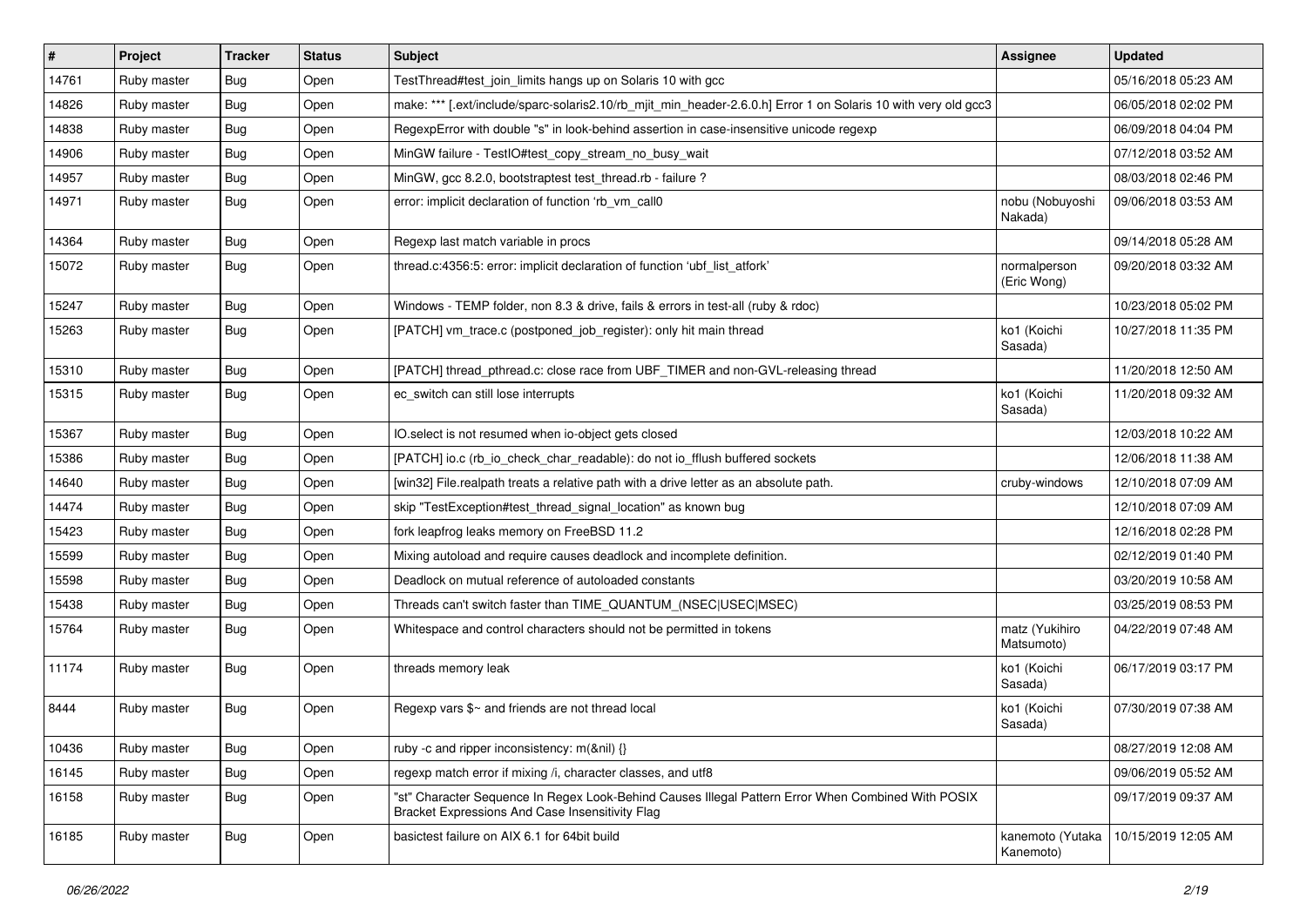| $\#$  | Project     | <b>Tracker</b> | <b>Status</b> | <b>Subject</b>                                                                                                 | Assignee                   | <b>Updated</b>      |
|-------|-------------|----------------|---------------|----------------------------------------------------------------------------------------------------------------|----------------------------|---------------------|
| 16265 | Ruby master | <b>Bug</b>     | Open          | Test (spec) failure using current MSYS2 tools, related to -fstack-protector and possibly<br>D FORTIFY SOURCE=2 |                            | 12/03/2019 03:09 PM |
| 16288 | Ruby master | Bug            | Open          | Segmentation fault with finalizers, threads                                                                    |                            | 12/19/2019 07:46 PM |
| 14418 | Ruby master | Bug            | Open          | ruby 2.5 slow regexp execution                                                                                 |                            | 12/29/2019 10:34 AM |
| 12500 | Ruby master | Bug            | Open          | TestProcess#test aspawn too long path fails on mips with "argument too big"                                    |                            | 12/29/2019 10:38 AM |
| 8185  | Ruby master | Bug            | Open          | Thread/fork issue                                                                                              |                            | 12/30/2019 03:00 AM |
| 9435  | Ruby master | <b>Bug</b>     | Open          | Kernel.system problem                                                                                          |                            | 12/30/2019 03:00 AM |
| 10128 | Ruby master | <b>Bug</b>     | Open          | Quoting problem for arguments of Kernel.system, Kernel.exec on Windows                                         | cruby-windows              | 12/30/2019 03:00 AM |
| 10580 | Ruby master | <b>Bug</b>     | Open          | TestProcess#test_deadlock_by_signal_at_forking fails on ARM                                                    | akr (Akira Tanaka)         | 12/30/2019 03:00 AM |
| 16493 | Ruby master | <b>Bug</b>     | Open          | TestThreadQueue#test_thr_kill is flaky on AArch64                                                              |                            | 01/09/2020 09:39 AM |
| 14387 | Ruby master | Bug            | Open          | Ruby 2.5 <sup>D</sup> Alpine Linux 000000000000 SystemStackError 00000                                         |                            | 04/21/2020 03:13 PM |
| 16905 | Ruby master | <b>Bug</b>     | Open          | Ruby required to build Ruby on Haiku?                                                                          |                            | 05/24/2020 08:08 AM |
| 16927 | Ruby master | <b>Bug</b>     | Open          | String#tr won't return the expected result for some sign with diacritics                                       |                            | 06/01/2020 05:24 AM |
| 7840  | Ruby master | <b>Bug</b>     | Open          | -Wdeclaration-after-statement is valid for C/ObjC but not for C++                                              | nobu (Nobuyoshi<br>Nakada) | 06/02/2020 04:41 PM |
| 16959 | Ruby master | <b>Bug</b>     | Open          | Weakmap has specs and third-party usage despite being a private API                                            |                            | 06/13/2020 08:54 PM |
| 16820 | Ruby master | <b>Bug</b>     | Open          | LEGAL is out of sync                                                                                           |                            | 08/19/2020 11:08 AM |
| 17037 | Ruby master | <b>Bug</b>     | Open          | rounding of Rational#to_f                                                                                      |                            | 08/26/2020 03:54 AM |
| 16997 | Ruby master | <b>Bug</b>     | Open          | IO#gets converts some \r\n to \n with universal_newline: false                                                 |                            | 08/26/2020 05:20 PM |
| 17180 | Ruby master | <b>Bug</b>     | Open          | Ractor and constant referencing                                                                                |                            | 09/20/2020 05:43 PM |
| 11808 | Ruby master | <b>Bug</b>     | Open          | Different behavior between Enumerable#grep and Array#grep                                                      | ko1 (Koichi<br>Sasada)     | 10/26/2020 04:36 AM |
| 17159 | Ruby master | Bug            | Open          | extend `define_method` for Ractor                                                                              |                            | 10/29/2020 04:06 PM |
| 17359 | Ruby master | <b>Bug</b>     | Open          | Ractor copy mode is not Ractor-safe                                                                            | ko1 (Koichi<br>Sasada)     | 12/02/2020 05:42 PM |
| 17383 | Ruby master | <b>Bug</b>     | Open          | 3.0 recursion memory speed issues                                                                              |                            | 12/09/2020 05:41 PM |
| 17400 | Ruby master | <b>Bug</b>     | Open          | Incorrect character downcase for Greek Sigma                                                                   | duerst (Martin<br>Dürst)   | 12/17/2020 06:56 AM |
| 17337 | Ruby master | <b>Bug</b>     | Open          | Don't embed Ruby build-time configuration in Ruby                                                              |                            | 12/21/2020 04:17 PM |
| 17506 | Ruby master | <b>Bug</b>     | Open          | Ractor isolation broken by ThreadGroup                                                                         |                            | 01/03/2021 08:05 PM |
| 17373 | Ruby master | <b>Bug</b>     | Open          | Ruby 3.0 is slower at Discourse bench than Ruby 2.7                                                            |                            | 01/04/2021 06:47 AM |
| 17513 | Ruby master | <b>Bug</b>     | Open          | Methods of shareable objects and UnboundMethods should be shareable                                            | ko1 (Koichi<br>Sasada)     | 01/06/2021 08:53 PM |
| 17420 | Ruby master | <b>Bug</b>     | Open          | Unsafe mutation of \$" when doing non-RubyGems require in Ractor                                               | ko1 (Koichi<br>Sasada)     | 01/07/2021 01:23 PM |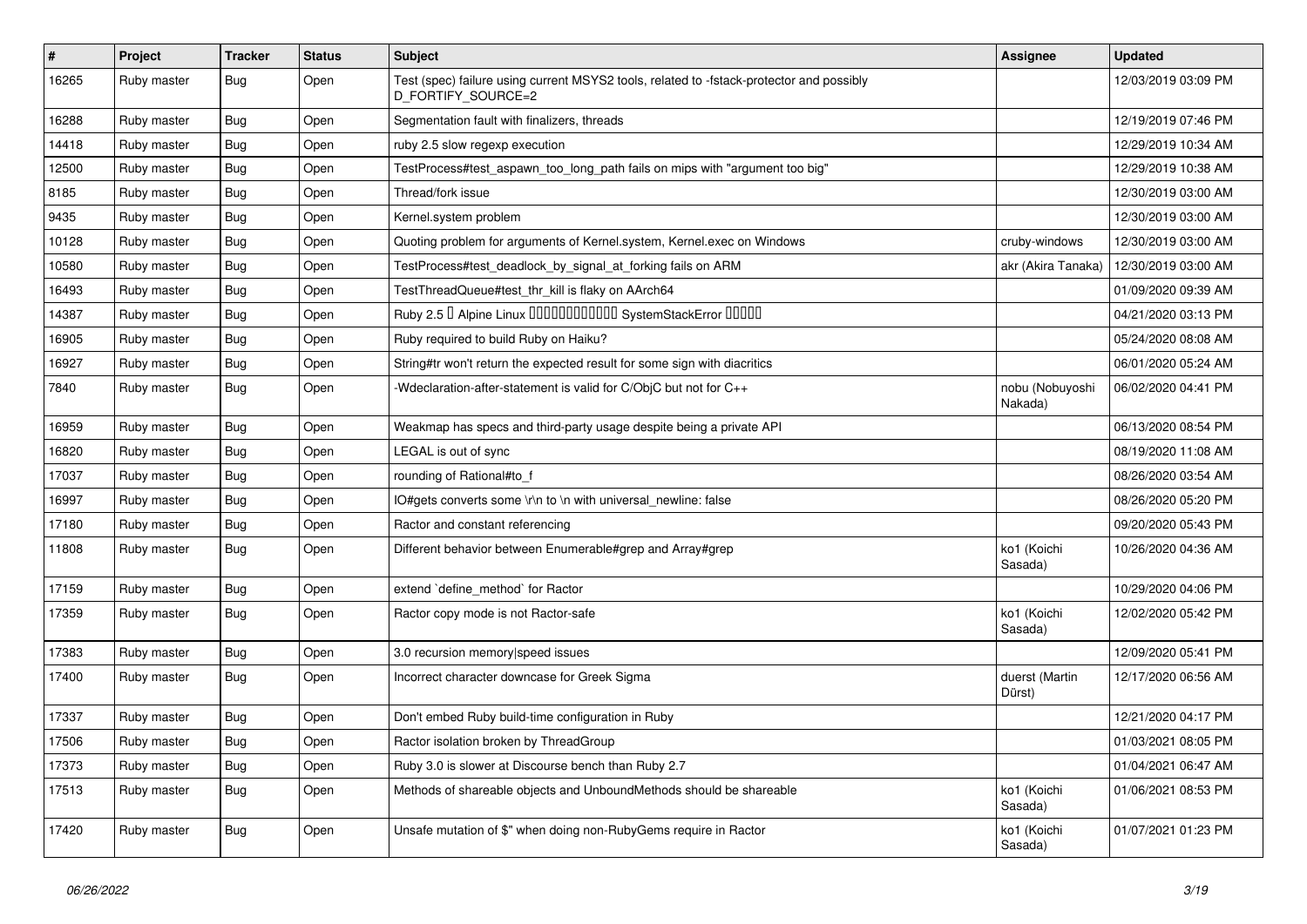| #     | Project     | <b>Tracker</b> | <b>Status</b> | <b>Subject</b>                                                                                                          | Assignee                     | <b>Updated</b>                           |
|-------|-------------|----------------|---------------|-------------------------------------------------------------------------------------------------------------------------|------------------------------|------------------------------------------|
| 17531 | Ruby master | <b>Bug</b>     | Open          | did_you_mean` not Ractor friendly                                                                                       | ko1 (Koichi<br>Sasada)       | 01/29/2021 08:48 AM                      |
| 17543 | Ruby master | Bug            | Open          | Ractor isolation broken by `self` in shareable proc                                                                     | ko1 (Koichi<br>Sasada)       | 01/29/2021 03:06 PM                      |
| 17646 | Ruby master | <b>Bug</b>     | Open          | Check for ` builtin mul overflow with long long arguments                                                               |                              | 02/19/2021 06:19 PM                      |
| 14480 | Ruby master | <b>Bug</b>     | Open          | miniruby crashing when compiled with -O2 or -O1 on aarch64                                                              |                              | 02/23/2021 10:35 AM                      |
| 17667 | Ruby master | Bug            | Open          | Module#name needs synchronization                                                                                       | ko1 (Koichi<br>Sasada)       | 03/02/2021 07:31 AM                      |
| 16810 | Ruby master | Bug            | Open          | ruby segfaults on s390x with musl libc                                                                                  |                              | 03/05/2021 01:38 AM                      |
| 17680 | Ruby master | <b>Bug</b>     | Open          | tab completion no longer works on irb3.0                                                                                |                              | 03/13/2021 08:06 AM                      |
| 17142 | Ruby master | Bug            | Open          | Ruby fails to build in AIX                                                                                              |                              | 03/20/2021 07:08 AM                      |
| 17354 | Ruby master | Bug            | Open          | Module#const_source_location is misleading for constants awaiting autoload                                              |                              | 03/26/2021 05:56 PM                      |
| 12689 | Ruby master | Bug            | Open          | Thread isolation of $\$ \sim$ and $\$$                                                                                  |                              | 04/01/2021 08:51 PM                      |
| 11230 | Ruby master | <b>Bug</b>     | Open          | Should rb_struct_s_members() be public API?                                                                             |                              | 04/17/2021 05:06 PM                      |
| 17817 | Ruby master | Bug            | Open          | --jit outputs ./tmp/_ruby_mjit_*.h: No such file or directory on with TMP                                               |                              | 04/22/2021 11:57 AM                      |
| 17792 | Ruby master | <b>Bug</b>     | Open          | make notes and make test fail with Ruby3.0.1p64 RaspberryPl 4B Ubuntu 20.10 ARM64                                       |                              | 05/23/2021 08:23 PM                      |
| 17926 | Ruby master | <b>Bug</b>     | Open          | spec/ruby/core/file/atime_spec.rb: a random failing test on Travis ppc64le                                              |                              | 06/02/2021 04:35 PM                      |
| 17925 | Ruby master | Bug            | Open          | Pattern matching syntax using semicolon one-line                                                                        |                              | 06/04/2021 03:08 PM                      |
| 17989 | Ruby master | <b>Bug</b>     | Open          | Case insensitive Regexps do not handle characters with overlapping case foldings                                        |                              | 06/15/2021 11:43 AM                      |
| 17990 | Ruby master | Bug            | Open          | Inconsistent behavior of Regexp quantifiers over characters with complex case foldings                                  |                              | 06/15/2021 11:59 AM                      |
| 17999 | Ruby master | <b>Bug</b>     | Open          | TestMethod#test_zsuper intermittent timeout error on raspbian10-aarch64 Cl                                              |                              | 06/18/2021 01:33 AM                      |
| 14582 | Ruby master | Bug            | Open          | Unable to use `method entry` and `method return` tracing probes since 2.5                                               |                              | 06/18/2021 06:08 PM                      |
| 18009 | Ruby master | Bug            | Open          | Regexps \w and \W with /i option and /u option produce inconsistent results under nested negation and<br>intersection   |                              | 06/28/2021 09:09 AM                      |
| 18010 | Ruby master | <b>Bug</b>     | Open          | Character class with single character gets case-folded with following string                                            |                              | 06/28/2021 09:30 AM                      |
| 18012 | Ruby master | <b>Bug</b>     | Open          | Case-insensitive character classes can only match multiple code points when top-level character class is not<br>negated |                              | 06/29/2021 08:35 AM                      |
| 18013 | Ruby master | <b>Bug</b>     | Open          | Unexpected results when mxiing negated character classes and case-folding                                               |                              | 06/29/2021 12:05 PM                      |
| 17931 | Ruby master | Bug            | Open          | Compile fails setup option nodynamic                                                                                    |                              | 07/07/2021 08:51 AM                      |
| 15993 | Ruby master | <b>Bug</b>     | Open          | require' doesn't work if there are Cyrillic chars in the path to Ruby dir                                               |                              | 07/09/2021 04:08 PM                      |
| 18002 | Ruby master | Bug            | Open          | s390x: Tests failing without LC ALL env                                                                                 |                              | jaruga (Jun Aruga)   07/12/2021 04:30 PM |
| 18058 | Ruby master | Bug            | Open          | 3.1.0-dev with MJIT enabled Zlib::BufError during `gem install`                                                         | k0kubun (Takashi<br>Kokubun) | 08/02/2021 08:31 PM                      |
| 18080 | Ruby master | <b>Bug</b>     | Open          | Syntax error on one-line pattern matching                                                                               |                              | 08/18/2021 12:38 AM                      |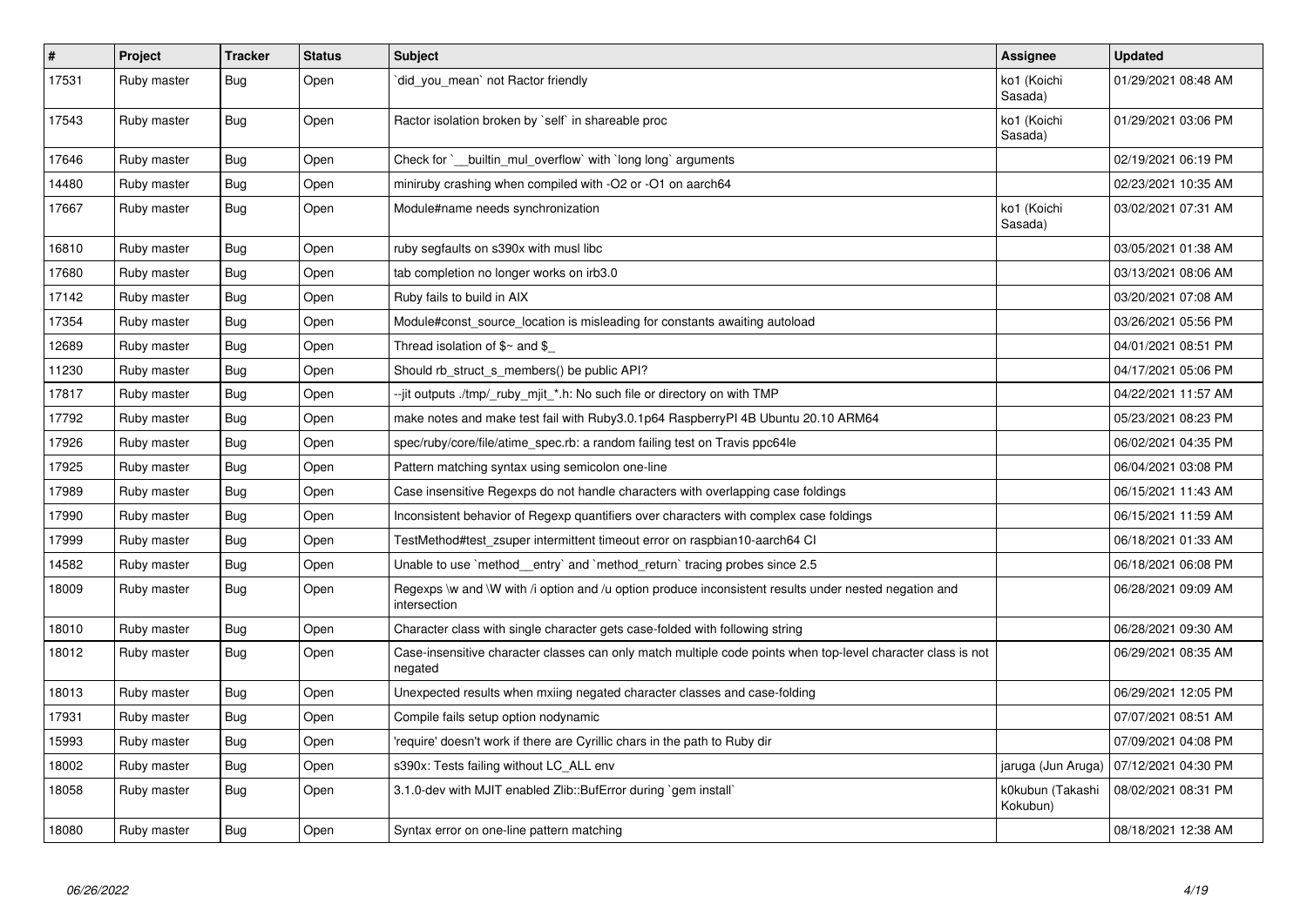| #     | Project     | <b>Tracker</b> | <b>Status</b> | Subject                                                                                                                           | Assignee                      | <b>Updated</b>      |
|-------|-------------|----------------|---------------|-----------------------------------------------------------------------------------------------------------------------------------|-------------------------------|---------------------|
| 18036 | Ruby master | <b>Bug</b>     | Open          | Pthread fibers become invalid on fork - different from normal fibers.                                                             | ioquatix (Samuel<br>Williams) | 08/19/2021 07:05 AM |
| 15428 | Ruby master | <b>Bug</b>     | Open          | Refactor Proc#>> and #<<                                                                                                          |                               | 08/20/2021 06:31 PM |
| 18129 | Ruby master | <b>Bug</b>     | Open          | Ractor-incompatible global variables can be accessed through alias                                                                |                               | 08/23/2021 10:08 PM |
| 17722 | Ruby master | Bug            | Open          | define_method with shareable results in "defined in a different Ractor"                                                           |                               | 08/24/2021 12:03 PM |
| 16492 | Ruby master | Bug            | Open          | TestBugReporter#test_bug_reporter_add test failures                                                                               | jaruga (Jun Aruga)            | 08/24/2021 01:12 PM |
| 18131 | Ruby master | Bug            | Open          | addr2line.c: Some inlined functions mistakenly shown                                                                              |                               | 08/24/2021 07:59 PM |
| 18144 | Ruby master | Bug            | Open          | Timeout not working while regular expression match is running                                                                     |                               | 09/02/2021 07:08 AM |
| 18152 | Ruby master | <b>Bug</b>     | Open          | Fix theoretical bug with signals + qsort                                                                                          |                               | 09/08/2021 03:38 PM |
| 17878 | Ruby master | Bug            | Open          | bootstraptest/test_ractor.rb:224 a random failing test with "The outgoing-port is already closed<br>(Ractor::ClosedError)"        |                               | 09/13/2021 01:10 PM |
| 17617 | Ruby master | <b>Bug</b>     | Open          | When a Ractor's incoming port is closed, Ractor.receive_if does not raise Ractor::ClosedError, but instead<br>blocks indefinitely | ko1 (Koichi<br>Sasada)        | 09/14/2021 01:40 AM |
| 17624 | Ruby master | Bug            | Open          | Ractor.receive is not thread-safe                                                                                                 | ko1 (Koichi<br>Sasada)        | 09/14/2021 01:40 AM |
| 18119 | Ruby master | Bug            | Open          | Ractor crashes when instantiating classes                                                                                         | ko1 (Koichi<br>Sasada)        | 09/14/2021 01:42 AM |
| 18186 | Ruby master | Bug            | Open          | SEGV with system command - MinGW?                                                                                                 |                               | 09/22/2021 03:20 PM |
| 10416 | Ruby master | <b>Bug</b>     | Open          | Create mechanism for updating of Unicode data files downstreams when we want                                                      | nobu (Nobuyoshi<br>Nakada)    | 10/08/2021 06:40 AM |
| 17774 | Ruby master | Bug            | Open          | Quantified empty group causes regex to fail                                                                                       |                               | 10/13/2021 04:43 PM |
| 17146 | Ruby master | <b>Bug</b>     | Open          | Queue operations are allowed after it is frozen                                                                                   |                               | 10/20/2021 08:32 PM |
| 18258 | Ruby master | <b>Bug</b>     | Open          | Ractor shareable? can be slow and mutates internal object flags.                                                                  | ko1 (Koichi<br>Sasada)        | 10/21/2021 08:58 AM |
| 18255 | Ruby master | Bug            | Open          | ioctl zeroes the last buffer byte                                                                                                 |                               | 10/25/2021 08:13 AM |
| 18269 | Ruby master | <b>Bug</b>     | Open          | trace_opt_not and trace_opt_regexpmatch2 insns are indistinguishable                                                              |                               | 11/12/2021 07:44 AM |
| 18338 | Ruby master | Bug            | Open          | Encoding.default_external = Encoding::UTF_16BE may add a wrongly-encoded string to<br>\$LOADED_FEATURES                           |                               | 11/15/2021 07:32 AM |
| 18359 | Ruby master | Bug            | Open          | [Windows MinGW] warning Please include winsock2.h before windows.h                                                                |                               | 11/23/2021 05:07 PM |
| 18379 | Ruby master | <b>Bug</b>     | Open          | [CI] Windows mingw/ucrt - test-all timeout failures                                                                               |                               | 12/02/2021 02:23 AM |
| 18073 | Ruby master | Bug            | Open          | test/ruby/test_jit.rb: "error: invalid use of '__builtin_va_arg_pack ()" on Ruby 2.7.4 on gcc 4.8.5                               |                               | 12/03/2021 03:04 PM |
| 18393 | Ruby master | <b>Bug</b>     | Open          | TestReadline#test_interrupt_in_other_thread fails on armv7hl                                                                      |                               | 12/07/2021 02:03 PM |
| 16920 | Ruby master | <b>Bug</b>     | Open          | TestThread#test_signal_at_join fails on aarch64                                                                                   |                               | 12/07/2021 02:17 PM |
| 17799 | Ruby master | <b>Bug</b>     | Open          | Seg fault in rb_class_clear_method_cache                                                                                          |                               | 12/09/2021 05:39 AM |
| 18412 | Ruby master | <b>Bug</b>     | Open          | Segfault in test ractor.rb                                                                                                        |                               | 12/17/2021 04:23 AM |
| 18413 | Ruby master | <b>Bug</b>     | Open          | Segfault in `ripper/lexer.rb`                                                                                                     |                               | 12/17/2021 04:49 PM |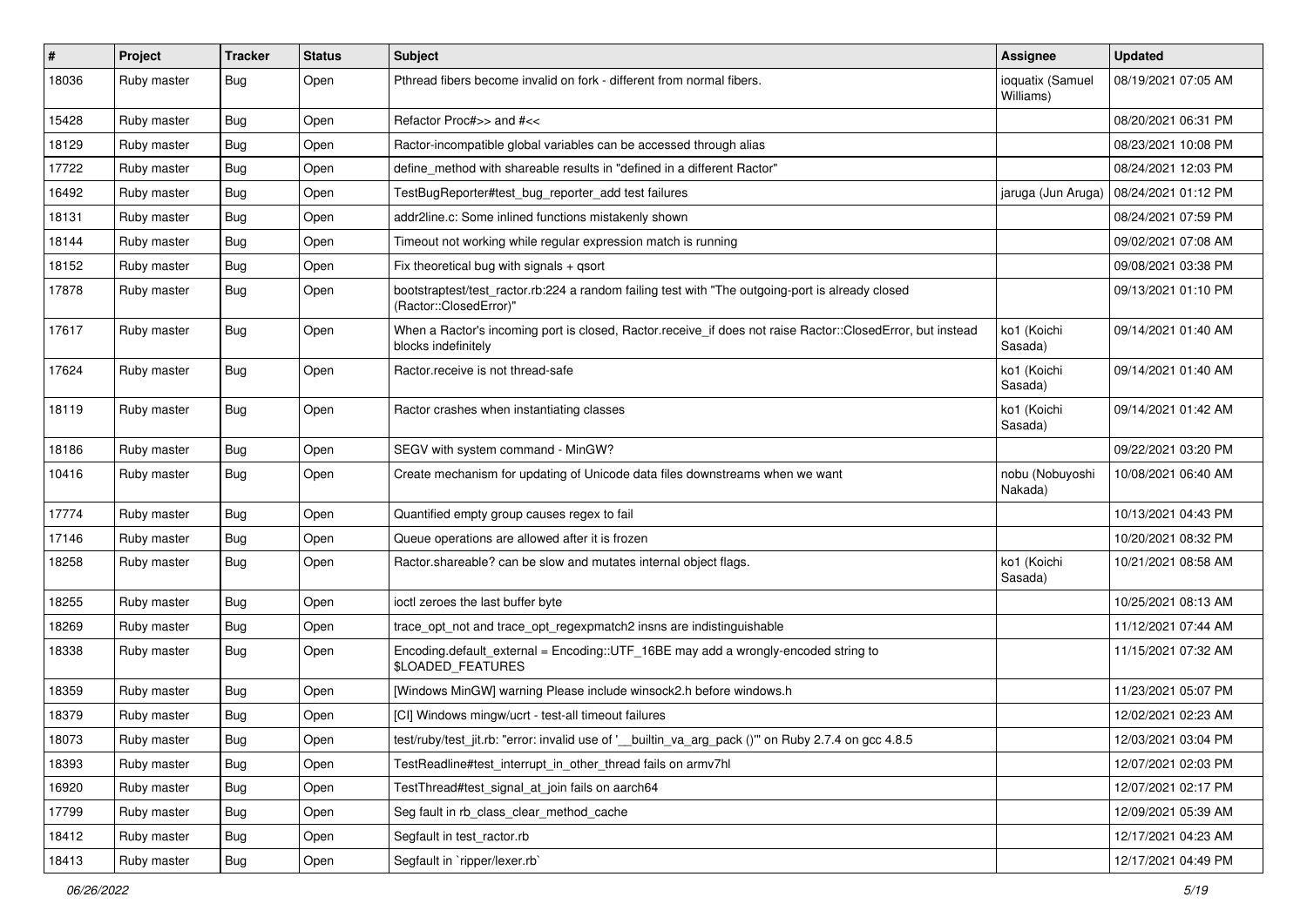| $\sharp$ | Project     | <b>Tracker</b> | <b>Status</b> | Subject                                                                                                             | Assignee                     | <b>Updated</b>      |
|----------|-------------|----------------|---------------|---------------------------------------------------------------------------------------------------------------------|------------------------------|---------------------|
| 18380    | Ruby master | <b>Bug</b>     | Open          | TestAddressResolve#test_socket_getnameinfo_domain_blocking test failures                                            |                              | 12/21/2021 04:22 PM |
| 18456    | Ruby master | <b>Bug</b>     | Open          | rdoc non-determinism: module includes can be added once or twice to generated .ri                                   |                              | 01/01/2022 11:16 PM |
| 18132    | Ruby master | <b>Bug</b>     | Open          | TODO: fix ccan/list thread safety                                                                                   |                              | 01/02/2022 08:22 AM |
| 18457    | Ruby master | <b>Bug</b>     | Open          | ruby 2.7.5 fiddle/types.rb use uint32_t but fiddle/cparser.rb lacks uint32_t                                        |                              | 01/03/2022 01:00 PM |
| 18454    | Ruby master | Bug            | Open          | YJIT slowing down key Discourse benchmarks                                                                          |                              | 01/04/2022 08:45 AM |
| 18277    | Ruby master | <b>Bug</b>     | Open          | buffer error (Zlib::BufError) in Zlib::Deflate#deflate when using MJIT                                              | k0kubun (Takashi<br>Kokubun) | 01/05/2022 03:04 PM |
| 18473    | Ruby master | <b>Bug</b>     | Open          | Raw data in Socket::Option#inspect on Amazon Linux 2                                                                |                              | 01/11/2022 02:13 PM |
| 18472    | Ruby master | <b>Bug</b>     | Open          | rb_w32_map_errno is not found on Ruby-3.1.0                                                                         |                              | 01/13/2022 09:59 AM |
| 18492    | Ruby master | Bug            | Open          | 'rb_rescue2' inside 'rb_protect' segfaults on Windows                                                               |                              | 01/14/2022 03:17 PM |
| 18429    | Ruby master | <b>Bug</b>     | Open          | Configure ruby-3.0.3 on Solaris 10 Unknown keyword 'URL' in './ruby.tmp.pc'                                         |                              | 01/18/2022 09:15 PM |
| 18506    | Ruby master | <b>Bug</b>     | Open          | make and make install rebuild items every time unnecessarily - sometimes causing races in parallel installs         |                              | 01/21/2022 01:46 PM |
| 18510    | Ruby master | <b>Bug</b>     | Open          | Unexpected waiting for console when starting ruby on windows                                                        |                              | 01/23/2022 02:53 PM |
| 18507    | Ruby master | <b>Bug</b>     | Open          | Incorrect target_os detection in configure script                                                                   |                              | 01/25/2022 08:57 AM |
| 18518    | Ruby master | Bug            | Open          | NoMemoryError + [FATAL] failed to allocate memory for twice 1 << large                                              |                              | 01/28/2022 01:40 PM |
| 11064    | Ruby master | <b>Bug</b>     | Open          | #singleton_methods for objects with special singleton_class returns an empty array                                  |                              | 01/31/2022 05:02 AM |
| 17263    | Ruby master | <b>Bug</b>     | Open          | Fiber context switch degrades with number of fibers, limit on number of fibers                                      |                              | 01/31/2022 02:47 PM |
| 18257    | Ruby master | Bug            | Open          | rb_mRubyVMFrozenCore is broken by GC run                                                                            |                              | 02/10/2022 12:36 PM |
| 18601    | Ruby master | <b>Bug</b>     | Open          | Invalid byte sequences in Big5 encodings                                                                            | duerst (Martin<br>Dürst)     | 02/23/2022 07:59 AM |
| 18476    | Ruby master | <b>Bug</b>     | Open          | Call to require stuck forever after receiving EAGAIN on writev when running with zeus                               |                              | 02/28/2022 02:55 PM |
| 18616    | Ruby master | <b>Bug</b>     | Open          | Error with clang(1) on MacOS due to __declspec()                                                                    |                              | 03/09/2022 10:50 AM |
| 18580    | Ruby master | Bug            | Open          | Range#include? inconsistency for beginless String ranges                                                            |                              | 03/09/2022 10:22 PM |
| 18623    | Ruby master | <b>Bug</b>     | Open          | 'make runnable' does not work                                                                                       | nobu (Nobuyoshi<br>Nakada)   | 03/16/2022 01:28 AM |
| 18614    | Ruby master | Bug            | Open          | Error (busy loop) in<br>TestGemCommandsSetupCommand#test_destdir_flag_does_not_try_to_write_to_the_default_gem_home | hsbt (Hiroshi<br>SHIBATA)    | 03/17/2022 01:03 AM |
| 18651    | Ruby master | <b>Bug</b>     | Open          | oob access in CP51932 -> CP50220 transcoder                                                                         | akr (Akira Tanaka)           | 03/23/2022 01:17 PM |
| 18553    | Ruby master | Bug            | Open          | Memory leak on compiling method call with kwargs                                                                    | ko1 (Koichi<br>Sasada)       | 03/23/2022 09:34 PM |
| 18661    | Ruby master | <b>Bug</b>     | Open          | Net::HTTP behavior changed between 2.6 and 3.1 on windows.                                                          |                              | 03/25/2022 01:57 PM |
| 18666    | Ruby master | <b>Bug</b>     | Open          | No rule to make target 'yaml/yaml.h', needed by 'api.o'                                                             | hsbt (Hiroshi<br>SHIBATA)    | 03/29/2022 11:17 AM |
| 18396    | Ruby master | Bug            | Open          | An unexpected "hash value omission" syntax error when without parentheses call expr follows                         |                              | 03/29/2022 09:58 PM |
| 18247    | Ruby master | <b>Bug</b>     | Open          | weird results for `Array#slice` or `Array#[]` with argument of type `Enumerator::ArithmeticSequence`                |                              | 03/30/2022 11:05 PM |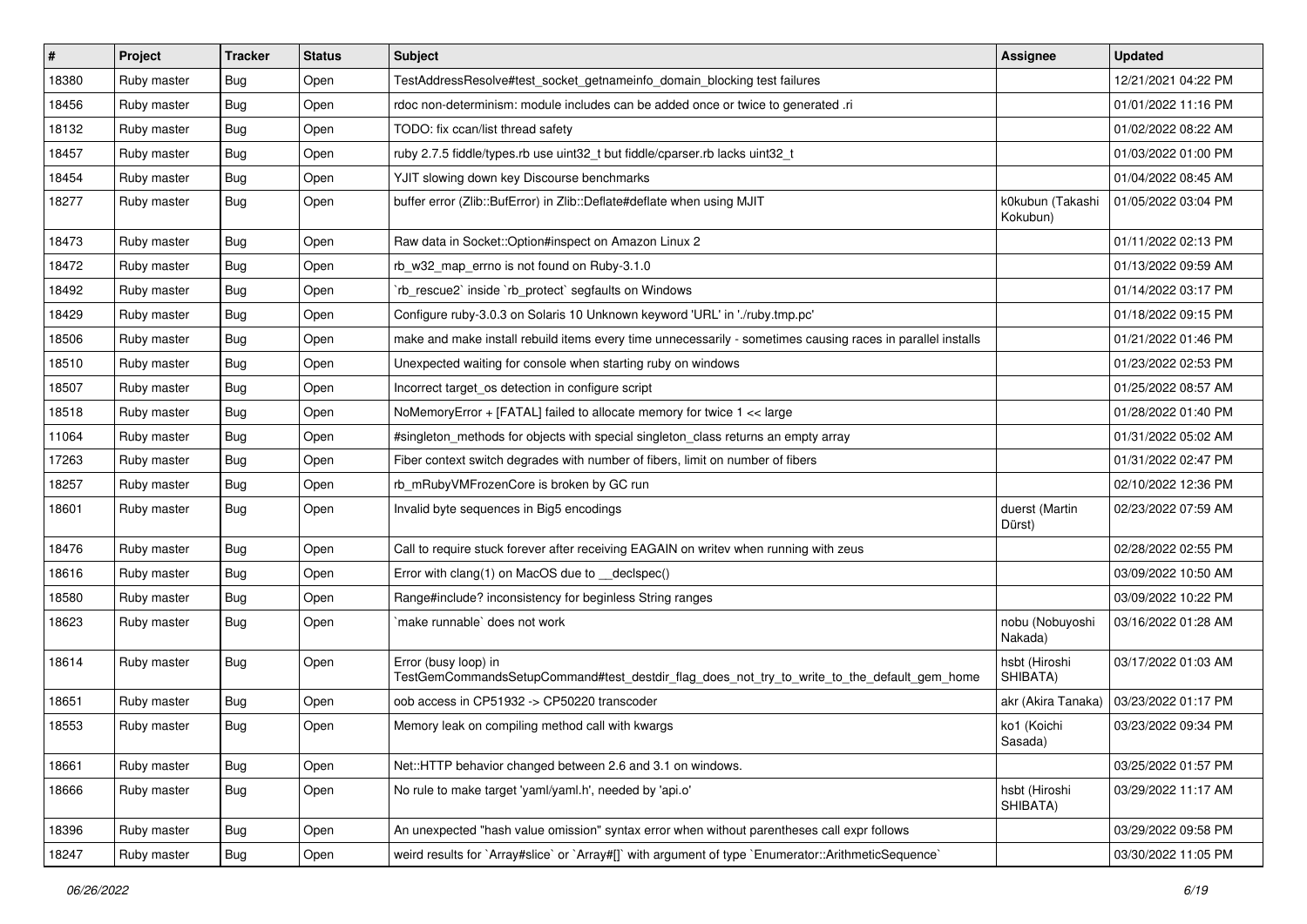| $\pmb{\#}$ | Project     | <b>Tracker</b> | <b>Status</b> | Subject                                                                               | Assignee                  | <b>Updated</b>      |
|------------|-------------|----------------|---------------|---------------------------------------------------------------------------------------|---------------------------|---------------------|
| 18605      | Ruby master | <b>Bug</b>     | Open          | Fails to run on (newer) 32bit Windows with ucrt                                       |                           | 04/01/2022 07:52 AM |
| 18674      | Ruby master | <b>Bug</b>     | Open          | Build failure `make up` with WSL2                                                     |                           | 04/01/2022 08:51 AM |
| 18455      | Ruby master | <b>Bug</b>     | Open          | IO#close` has poor performance and difficult to understand semantics.                 |                           | 04/04/2022 02:02 AM |
| 18686      | Ruby master | <b>Bug</b>     | Open          | Regexp supporting unexpected age properties in Ruby < 3.2                             |                           | 04/08/2022 06:52 PM |
| 18733      | Ruby master | <b>Bug</b>     | Open          | Ruby GC problems cause performance issue with Ractor                                  |                           | 04/15/2022 09:13 AM |
| 18738      | Ruby master | <b>Bug</b>     | Open          | IRB can't recognize heredoc after words                                               |                           | 04/18/2022 12:00 AM |
| 18743      | Ruby master | Bug            | Open          | Enumerator#next / peek re-use each others stacktraces                                 |                           | 04/19/2022 02:42 PM |
| 18567      | Ruby master | <b>Bug</b>     | Open          | Depending on default gems in stdlib gems when not needed considered harmful           | hsbt (Hiroshi<br>SHIBATA) | 04/21/2022 04:45 PM |
| 18622      | Ruby master | <b>Bug</b>     | Open          | const_get still looks in Object, while lexical constant lookup no longer does         |                           | 04/22/2022 11:26 AM |
| 18737      | Ruby master | <b>Bug</b>     | Open          | Windows 'require' is case independent                                                 |                           | 04/22/2022 06:18 PM |
| 18731      | Ruby master | <b>Bug</b>     | Open          | Parallel test-all sometimes does not run at all some tests                            |                           | 04/23/2022 12:58 PM |
| 18740      | Ruby master | <b>Bug</b>     | Open          | Use of rightward assignment changes line number needed for line-targeted TracePoint   |                           | 04/27/2022 09:56 AM |
| 18759      | Ruby master | <b>Bug</b>     | Open          | snapshot-ruby_2_7: test failure on macos-12                                           |                           | 04/28/2022 12:18 AM |
| 18758      | Ruby master | Bug            | Open          | Ruby fails to build on M1 Mac when x86 Homebrew is installed                          |                           | 04/28/2022 03:19 PM |
| 18760      | Ruby master | <b>Bug</b>     | Open          | Ractors vs "skynet" microbenchmark                                                    |                           | 05/02/2022 11:36 PM |
| 18764      | Ruby master | <b>Bug</b>     | Open          | Build Error when Using msys2-mingw64 and Ruby 3.2                                     |                           | 05/10/2022 06:48 AM |
| 18763      | Ruby master | Bug            | Open          | The configure option "--with-openssl-dir" has lower precedence than pkg-config        |                           | 05/11/2022 11:39 AM |
| 18784      | Ruby master | <b>Bug</b>     | Open          | `FileUtils.rm_f` and `FileUtils.rm_rf` should not mask exceptions                     |                           | 05/16/2022 09:04 AM |
| 18789      | Ruby master | <b>Bug</b>     | Open          | make test-bundled-gems failed after make install                                      |                           | 05/18/2022 01:01 AM |
| 18751      | Ruby master | <b>Bug</b>     | Open          | Regression on master for Method#== when comparing public with private method          |                           | 05/18/2022 01:27 AM |
| 18782      | Ruby master | <b>Bug</b>     | Open          | Race conditions in autoload when loading the same feature with multiple threads.      |                           | 05/18/2022 09:22 PM |
| 18783      | Ruby master | Bug            | Open          | OptionParser should recognize "-" as an optional argument                             |                           | 05/19/2022 12:15 AM |
| 9409       | Ruby master | <b>Bug</b>     | Open          | Cygwin I "filesystem" I encoding IIIIIIIIIIIII                                        | cruby-cygwin              | 05/19/2022 08:20 AM |
| 11840      | Ruby master | Bug            | Open          | Error with "make check" on Cygwin                                                     | cruby-cygwin              | 05/19/2022 08:20 AM |
| 15097      | Ruby master | <b>Bug</b>     | Open          | Gem install fails on Ruby 2.5.1 with Cygwin (get_dns_server_list undefined)           | cruby-cygwin              | 05/19/2022 08:20 AM |
| 15334      | Ruby master | <b>Bug</b>     | Open          | child_info_fork::abort: address space needed by 'emoji_iso2022_kddi.so' on cygwin     | cruby-cygwin              | 05/19/2022 08:20 AM |
| 17996      | Ruby master | <b>Bug</b>     | Open          | Cygwin: thread + pipe behavior since Ruby 2.6                                         | cruby-cygwin              | 05/19/2022 08:20 AM |
| 18794      | Ruby master | <b>Bug</b>     | Open          | Windows ucrt - intermittent SEGV TestObjSpace#test_reachable_objects_during_iteration |                           | 05/20/2022 05:19 PM |
| 16829      | Ruby master | Bug            | Open          | Exceptions raised from within an enumerated method lose part of their stacktrace      |                           | 05/20/2022 07:25 PM |
| 18797      | Ruby master | <b>Bug</b>     | Open          | Third argument to Regexp.new is a bit broken                                          |                           | 05/23/2022 10:11 AM |
| 18799      | Ruby master | Bug            | Open          | Refinement#import_methods vs attr_reader                                              |                           | 05/25/2022 06:50 AM |
| 18804      | Ruby master | Bug            | Open          | Invalid line number for putnil instruction                                            |                           | 05/25/2022 09:22 AM |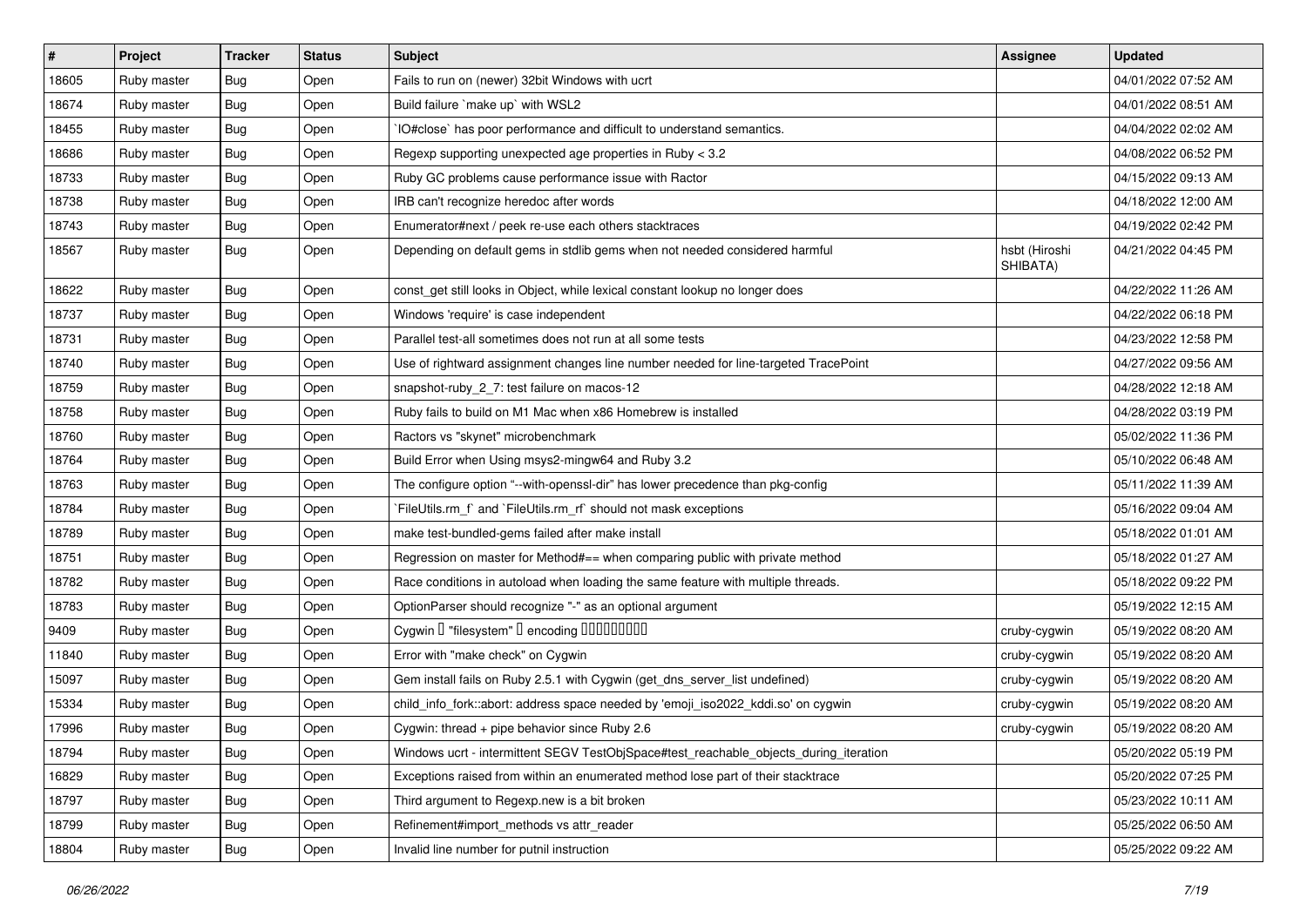| #     | Project     | <b>Tracker</b> | <b>Status</b> | <b>Subject</b>                                                                                                     | Assignee                      | <b>Updated</b>      |
|-------|-------------|----------------|---------------|--------------------------------------------------------------------------------------------------------------------|-------------------------------|---------------------|
| 18805 | Ruby master | <b>Bug</b>     | Open          | IO::Buffer is inconsistent when returning a string from an empty buffer                                            |                               | 05/25/2022 12:45 PM |
| 18678 | Ruby master | <b>Bug</b>     | Open          | Crash on Mac - vm_call0_cfunc_with_frame                                                                           |                               | 05/26/2022 05:40 PM |
| 18286 | Ruby master | <b>Bug</b>     | Open          | Universal arm64/x86_84 binary built on an x86_64 machine segfaults/is killed on arm64                              |                               | 05/26/2022 09:45 PM |
| 18444 | Ruby master | Bug            | Open          | Trapped TSTP causes a locking deadlock in 3.0.3 onward                                                             |                               | 05/26/2022 10:29 PM |
| 18608 | Ruby master | Bug            | Open          | 'require': cannot load such file -- ripper (LoadError) after 'make distclean'                                      |                               | 05/27/2022 04:10 AM |
| 18810 | Ruby master | <b>Bug</b>     | Open          | Make `Kernel#p` interruptable.                                                                                     | ioquatix (Samuel<br>Williams) | 05/30/2022 12:44 AM |
| 18658 | Ruby master | Bug            | Open          | Need openssl 3 support for Ubuntu 22.04 (Ruby 2.7.x and 3.0.x)                                                     | rhenium (Kazuki<br>Yamaguchi) | 05/30/2022 08:06 PM |
| 18770 | Ruby master | <b>Bug</b>     | Open          | Inconsistent behavior of IO/StringIO's each methods when called with nil as a separator, limit and chomp:<br>true  |                               | 06/06/2022 05:38 PM |
| 18818 | Ruby master | <b>Bug</b>     | Open          | SEGV (Fiber scheduler?)                                                                                            | ioquatix (Samuel<br>Williams) | 06/06/2022 06:31 PM |
| 18795 | Ruby master | <b>Bug</b>     | Open          | Verbose GC debug output with -DRGENGC DEBUG=5 causes a crash                                                       |                               | 06/08/2022 08:24 AM |
| 18796 | Ruby master | <b>Bug</b>     | Open          | GC compaction gets stuck on Mac OS when a debugger is attached                                                     |                               | 06/08/2022 08:25 AM |
| 18657 | Ruby master | Bug            | Open          | IRB raises exception when stdout is a pipe                                                                         |                               | 06/08/2022 03:34 PM |
| 18435 | Ruby master | Bug            | Open          | Calling `protected` on ancestor method changes result of `instance_methods(false)`                                 |                               | 06/09/2022 10:23 AM |
| 18768 | Ruby master | Bug            | Open          | Inconsistent behavior of IO, StringIO and String each_line methods when return paragraph and chomp: true<br>passed |                               | 06/10/2022 03:46 PM |
| 17995 | Ruby master | Bug            | Open          | Slow down when mjit and Ractor are being used at same time                                                         | k0kubun (Takashi<br>Kokubun)  | 06/11/2022 04:02 AM |
| 18816 | Ruby master | <b>Bug</b>     | Open          | Ractor segfaulting MacOS 12.4 (aarch64 / M1 processor)                                                             |                               | 06/13/2022 01:46 PM |
| 18780 | Ruby master | <b>Bug</b>     | Open          | Incorrect binding receiver for C API rb_eval_string()                                                              |                               | 06/15/2022 12:14 AM |
| 18281 | Ruby master | <b>Bug</b>     | Open          | Ruby 3.1.0: gem uninstall -alx fails to uninstall debug                                                            |                               | 06/16/2022 01:08 AM |
| 18826 | Ruby master | Bug            | Open          | Symbol#to proc inconsistent, sometimes calls private methods                                                       |                               | 06/16/2022 07:27 AM |
| 18837 | Ruby master | <b>Bug</b>     | Open          | Not possible to evaluate expression with numbered parameters in it                                                 |                               | 06/17/2022 12:48 PM |
| 18767 | Ruby master | Bug            | Open          | IO.foreach hangs up when passes limit=0                                                                            |                               | 06/18/2022 02:56 AM |
| 18842 | Ruby master | <b>Bug</b>     | Open          | Ruby's Resolv library does not handle correctly the `NODATA` case                                                  |                               | 06/19/2022 05:39 PM |
| 18061 | Ruby master | <b>Bug</b>     | Open          | Execshield test: libruby.so.N.N.N: FAIL: property-note test because no .note.gnu.property section found            |                               | 06/22/2022 07:58 AM |
| 11269 | Ruby master | Bug            | Assigned      | ruby_init_setproctitle() should be called before require_libraries()                                               | kosaki (Motohiro<br>KOSAKI)   | 06/17/2015 03:01 AM |
| 12040 | Ruby master | <b>Bug</b>     | Assigned      | [Win32] File.stat fails on a mounted volume                                                                        | cruby-windows                 | 02/01/2016 08:13 AM |
| 11704 | Ruby master | <b>Bug</b>     | Assigned      | Refinements only get "used" once in loop                                                                           | matz (Yukihiro<br>Matsumoto)  | 04/14/2016 02:45 AM |
| 13269 | Ruby master | <b>Bug</b>     | Assigned      | test/readline/test_readline.rb and mingw                                                                           | nobu (Nobuyoshi<br>Nakada)    | 03/13/2017 08:56 AM |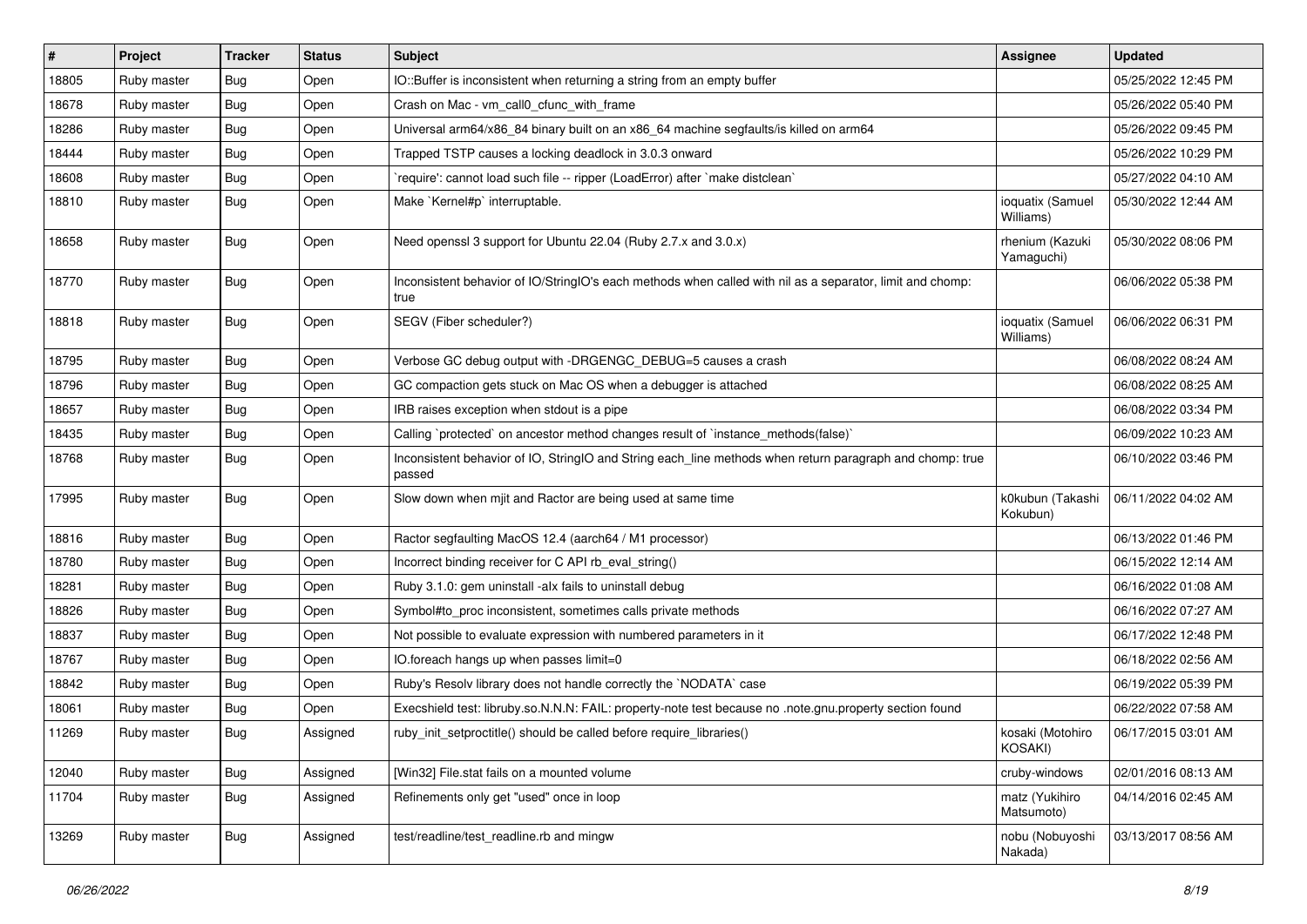| #     | Project     | <b>Tracker</b> | <b>Status</b> | Subject                                                                                 | <b>Assignee</b>               | <b>Updated</b>                            |
|-------|-------------|----------------|---------------|-----------------------------------------------------------------------------------------|-------------------------------|-------------------------------------------|
| 12473 | Ruby master | <b>Bug</b>     | Assigned      | Test failure on fedora with TestTimeExtension#test_huge_precision                       | nobu (Nobuyoshi<br>Nakada)    | 04/28/2017 01:45 PM                       |
| 12582 | Ruby master | <b>Bug</b>     | Assigned      | OpenSSL Authenticated Encryption should check for tag length                            | rhenium (Kazuki<br>Yamaguchi) | 04/28/2017 01:45 PM                       |
| 12725 | Ruby master | Bug            | Assigned      | Trying to use ./miniruby before it exists                                               | nobu (Nobuyoshi<br>Nakada)    | 04/28/2017 01:45 PM                       |
| 7968  | Ruby master | <b>Bug</b>     | Assigned      | Poor UDPSocket#send performance in ruby 2.0.0 on windows                                | cruby-windows                 | 10/23/2017 12:23 AM                       |
| 4040  | Ruby master | <b>Bug</b>     | Assigned      | SystemStackError with Hash[*a] for Large _a                                             | ko1 (Koichi<br>Sasada)        | 12/25/2017 06:14 PM                       |
| 6351  | Ruby master | Bug            | Assigned      | transcode table generator does not support multi characters of Unicode                  | duerst (Martin<br>Dürst)      | 12/25/2017 06:15 PM                       |
| 7859  | Ruby master | <b>Bug</b>     | Assigned      | Readline: Incorrect arrow key behavior in vi_editing_mode insert mode with Readline 6.2 | kouji (Kouji Takao)           | 12/25/2017 06:15 PM                       |
| 9189  | Ruby master | Bug            | Assigned      | Build failure on Windows in case of nonascii TEMP environment.                          |                               | 01/05/2018 09:00 PM                       |
| 9944  | Ruby master | <b>Bug</b>     | Assigned      | in ruby for windows in "system" a redirection to append a file works incorrectly        | cruby-windows                 | 01/05/2018 09:00 PM                       |
| 9955  | Ruby master | <b>Bug</b>     | Assigned      | issue building dll on mingw, library not found                                          | nobu (Nobuyoshi<br>Nakada)    | 01/05/2018 09:00 PM                       |
| 5317  | Ruby master | Bug            | Assigned      |                                                                                         | nobu (Nobuyoshi<br>Nakada)    | 01/05/2018 09:00 PM                       |
| 6360  | Ruby master | <b>Bug</b>     | Assigned      | Debug information build even without requesting it                                      | nobu (Nobuyoshi<br>Nakada)    | 01/05/2018 09:00 PM                       |
| 7964  | Ruby master | Bug            | Assigned      | Writing an ASCII-8BIT String to a StringIO created from a UTF-8 String                  | nobu (Nobuyoshi<br>Nakada)    | 01/05/2018 09:00 PM                       |
| 7976  | Ruby master | <b>Bug</b>     | Assigned      | TracePoint call is at call point, not call site                                         | ko1 (Koichi<br>Sasada)        | 01/05/2018 09:00 PM                       |
| 8782  | Ruby master | <b>Bug</b>     | Assigned      | Don't set rl_getc_function on editline                                                  |                               | kouji (Kouji Takao)   01/05/2018 09:00 PM |
| 14679 | Ruby master | <b>Bug</b>     | Assigned      | StdLib gems should properly specify their dependencies                                  | hsbt (Hiroshi<br>SHIBATA)     | 04/11/2018 01:14 PM                       |
| 14727 | Ruby master | <b>Bug</b>     | Assigned      | TestQueue#test_queue_with_trap always timeout on Windows10                              | ko1 (Koichi<br>Sasada)        | 05/01/2018 02:59 AM                       |
| 14543 | Ruby master | <b>Bug</b>     | Assigned      | `make commit` show error of `common-srcs`                                               | nobu (Nobuyoshi<br>Nakada)    | 06/02/2018 04:17 AM                       |
| 9366  | Ruby master | Bug            | Assigned      | "make -j32 check TESTS=-j32" occasionally fails on rubygems/specification               | hsbt (Hiroshi<br>SHIBATA)     | 07/26/2018 02:13 AM                       |
| 15550 | Ruby master | <b>Bug</b>     | Assigned      | Windows - gem bin files - can't run from bash shell                                     | hsbt (Hiroshi<br>SHIBATA)     | 03/20/2019 01:05 AM                       |
| 11526 | Ruby master | <b>Bug</b>     | Assigned      | Streaming HTTP requests are not idempotent and should not be retried                    | naruse (Yui<br>NARUSE)        | 07/01/2019 09:16 PM                       |
| 10919 | Ruby master | <b>Bug</b>     | Assigned      | [gem install] installs multipe platforms                                                | hsbt (Hiroshi<br>SHIBATA)     | 07/30/2019 07:44 AM                       |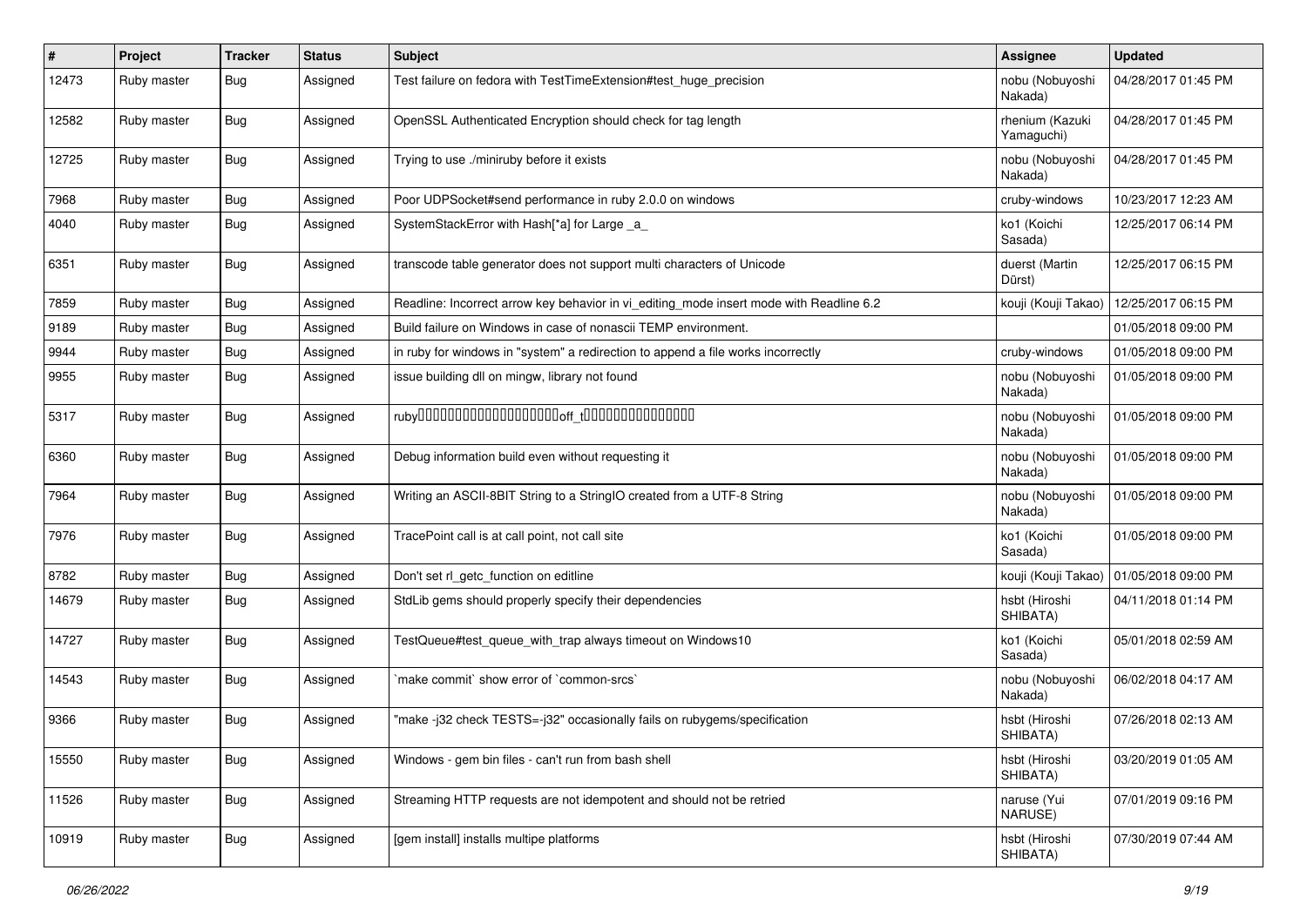| $\#$  | Project     | <b>Tracker</b> | <b>Status</b> | <b>Subject</b>                                                                                                            | Assignee                      | <b>Updated</b>      |
|-------|-------------|----------------|---------------|---------------------------------------------------------------------------------------------------------------------------|-------------------------------|---------------------|
| 9115  | Ruby master | <b>Bug</b>     | Assigned      | Logger traps all exceptions; breaks Timeout                                                                               | sonots (Naotoshi<br>Seo)      | 08/20/2019 12:47 PM |
| 595   | Ruby master | Bug            | Assigned      | Fiber ignores ensure clause                                                                                               | ioquatix (Samuel<br>Williams) | 12/29/2019 10:37 AM |
| 11531 | Ruby master | Bug            | Assigned      | IPAddr#== implements wrong logic                                                                                          | knu (Akinori<br><b>MUSHA)</b> | 12/29/2019 12:50 PM |
| 5334  | Ruby master | <b>Bug</b>     | Assigned      | Segmentation fault in InternetExplorer IServiceProvider interface                                                         | suke (Masaki<br>Suketa)       | 12/30/2019 03:00 AM |
| 8299  | Ruby master | <b>Bug</b>     | Assigned      | Minor error in float parsing                                                                                              | nobu (Nobuyoshi<br>Nakada)    | 12/30/2019 03:00 AM |
| 5179  | Ruby master | <b>Bug</b>     | Assigned      | Complex#rationalize and to_r with approximate zeros                                                                       | mrkn (Kenta<br>Murata)        | 01/17/2020 03:00 AM |
| 16819 | Ruby master | <b>Bug</b>     | Assigned      | Line reporting off by one when reporting line of a hash?                                                                  | ko1 (Koichi<br>Sasada)        | 06/16/2020 05:57 PM |
| 17289 | Ruby master | <b>Bug</b>     | Assigned      | Time#strftime occurs Segmentation Fault on ruby-2.7.2p137                                                                 | shyouhei<br>(Shyouhei Urabe)  | 11/05/2020 07:57 AM |
| 15499 | Ruby master | <b>Bug</b>     | Assigned      | Breaking behavior on ruby 2.6: rb thread call without gyl doesn't invoke unblock function when used on<br>the main thread | ko1 (Koichi<br>Sasada)        | 01/05/2021 02:24 AM |
| 17578 | Ruby master | Bug            | Assigned      | mkmf experimental C++ Support                                                                                             | nobu (Nobuyoshi<br>Nakada)    | 01/27/2021 03:51 AM |
| 16694 | Ruby master | Bug            | Assigned      | JIT vs hardened GCC with PCH                                                                                              | k0kubun (Takashi<br>Kokubun)  | 02/02/2021 07:38 AM |
| 16842 | Ruby master | <b>Bug</b>     | Assigned      | inspect` prints the UTF-8 character U+0085 (NEXT LINE) verbatim even though it is not printable                           | duerst (Martin<br>Dürst)      | 02/26/2021 05:43 AM |
| 13513 | Ruby master | <b>Bug</b>     | Assigned      | Resolv::DNS::Message.decode hangs after detecting truncation in UDP messages                                              | akr (Akira Tanaka)            | 03/08/2021 11:35 PM |
| 17678 | Ruby master | <b>Bug</b>     | Assigned      | Ractors do not restart after fork                                                                                         | ko1 (Koichi<br>Sasada)        | 03/09/2021 12:42 AM |
| 17677 | Ruby master | Bug            | Assigned      | Ractor crashes fork when blocking                                                                                         | ko1 (Koichi<br>Sasada)        | 03/09/2021 12:42 AM |
| 17676 | Ruby master | Bug            | Assigned      | Accessing ENV from Ractor raises IsolationError                                                                           | ko1 (Koichi<br>Sasada)        | 03/09/2021 02:37 AM |
| 17679 | Ruby master | Bug            | Assigned      | Ractor incoming channel can consume unlimited resources                                                                   | ko1 (Koichi<br>Sasada)        | 03/26/2021 09:16 AM |
| 9010  | Ruby master | <b>Bug</b>     | Assigned      | /configure --prefix= cannot handle directories with spaces                                                                | nobu (Nobuyoshi<br>Nakada)    | 04/26/2021 10:38 PM |
| 13298 | Ruby master | Bug            | Assigned      | mingw SEGV TestEnumerable#test_callcc                                                                                     | nobu (Nobuyoshi<br>Nakada)    | 06/04/2021 03:41 AM |
| 16951 | Ruby master | <b>Bug</b>     | Assigned      | Consistently referer dependencies                                                                                         | hsbt (Hiroshi<br>SHIBATA)     | 06/17/2021 06:15 AM |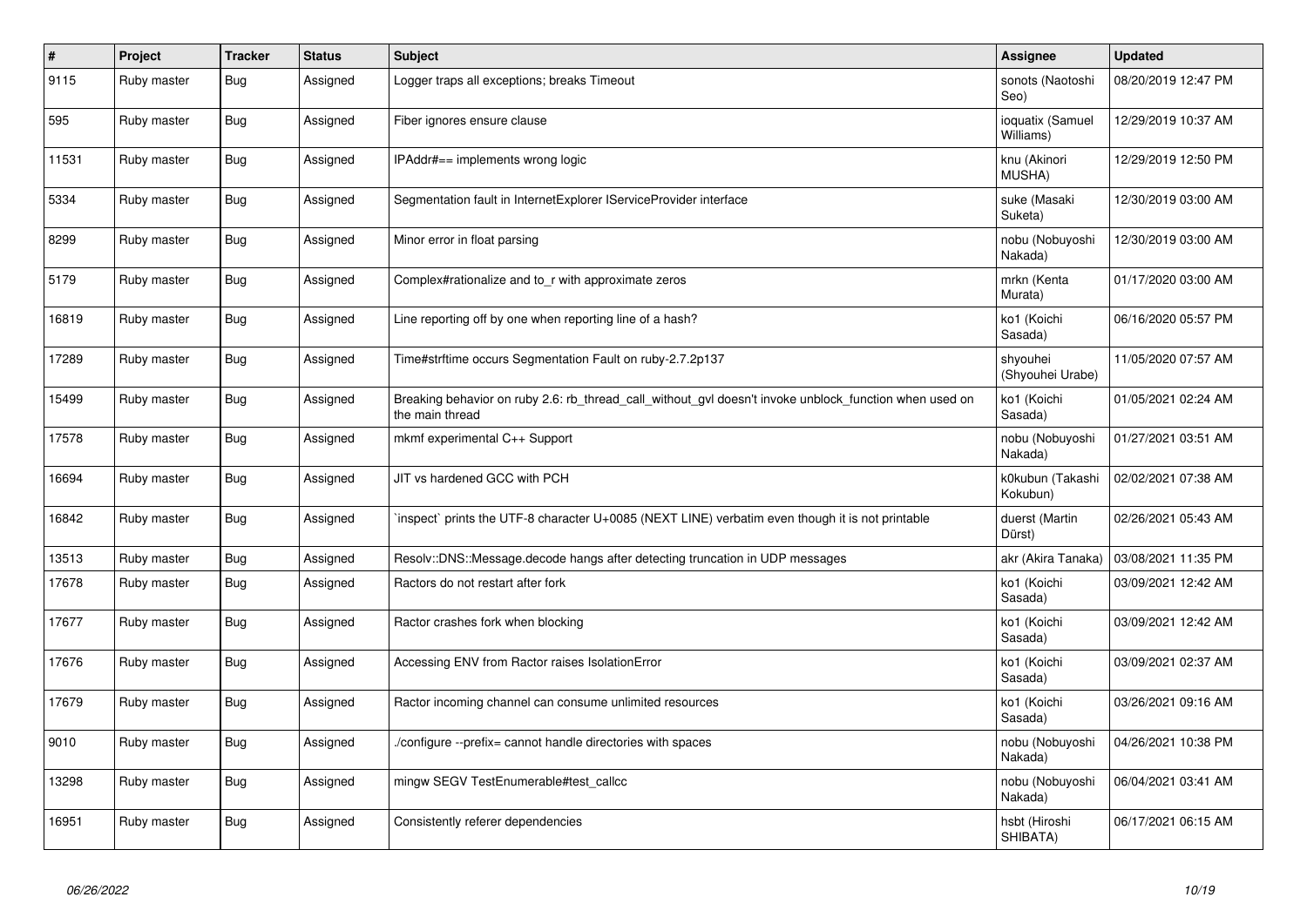| #     | Project     | <b>Tracker</b> | <b>Status</b> | <b>Subject</b>                                                                                                                                                      | Assignee                      | <b>Updated</b>      |
|-------|-------------|----------------|---------------|---------------------------------------------------------------------------------------------------------------------------------------------------------------------|-------------------------------|---------------------|
| 17664 | Ruby master | <b>Bug</b>     | Assigned      | Behavior of sockets changed in Ruby 3.0 to non-blocking                                                                                                             | ioquatix (Samuel<br>Williams) | 07/12/2021 10:28 AM |
| 16836 | Ruby master | <b>Bug</b>     | Assigned      | configure-time LDFLAGS leak into ruby pkg-config file                                                                                                               | nobu (Nobuyoshi<br>Nakada)    | 08/14/2021 09:10 AM |
| 13864 | Ruby master | <b>Bug</b>     | Assigned      | Rinda multicast test failures due to missing default route                                                                                                          | seki (Masatoshi<br>Seki)      | 08/17/2021 07:16 AM |
| 18142 | Ruby master | <b>Bug</b>     | Assigned      | Segmentation fault with Ruby 3.0.2                                                                                                                                  | k0kubun (Takashi<br>Kokubun)  | 09/02/2021 07:43 AM |
| 12436 | Ruby master | Bug            | Assigned      | newline argument of File.open seems not respected on Windows                                                                                                        | nobu (Nobuyoshi<br>Nakada)    | 10/25/2021 09:07 AM |
| 16497 | Ruby master | Bug            | Assigned      | StringIO#internal_encoding is broken (more severely in 2.7)                                                                                                         | nobu (Nobuyoshi<br>Nakada)    | 10/26/2021 04:31 PM |
| 17478 | Ruby master | Bug            | Assigned      | Ruby3.0 is slower than Ruby2.7.2 when parsing a large CSV file                                                                                                      | kou (Kouhei<br>Sutou)         | 11/24/2021 05:12 AM |
| 16776 | Ruby master | Bug            | Assigned      | Regression in coverage library                                                                                                                                      | ko1 (Koichi<br>Sasada)        | 11/24/2021 07:26 AM |
| 18337 | Ruby master | <b>Bug</b>     | Assigned      | Ruby allows zero-width characters in identifiers                                                                                                                    | duerst (Martin<br>Dürst)      | 11/24/2021 09:13 AM |
| 13671 | Ruby master | Bug            | Assigned      | Regexp with lookbehind and case-insensitivity raises RegexpError only on strings with certain characters                                                            | duerst (Martin<br>Dürst)      | 11/30/2021 04:42 AM |
| 17516 | Ruby master | <b>Bug</b>     | Assigned      | forking in a ractor causes Ruby to crash                                                                                                                            | ko1 (Koichi<br>Sasada)        | 11/30/2021 05:26 AM |
| 18034 | Ruby master | Bug            | Assigned      | Segmentation fault fiddle with `--enable-bundled-libffi` and macOS                                                                                                  | kou (Kouhei<br>Sutou)         | 11/30/2021 07:39 AM |
| 18355 | Ruby master | Bug            | Assigned      | require("pathname") within rack application chnages behaviors of Pathname methods, such as absolute?(),<br>when there are two versions of 'pathname' gem installed. | hsbt (Hiroshi<br>SHIBATA)     | 11/30/2021 08:01 AM |
| 14090 | Ruby master | Bug            | Assigned      | TestGc#test_interrupt_in_finalizer` fails very rarely                                                                                                               | ko1 (Koichi<br>Sasada)        | 12/02/2021 07:24 PM |
| 17998 | Ruby master | Bug            | Assigned      | ractor: process hanging (with ractors initialized, but not being used)                                                                                              | ko1 (Koichi<br>Sasada)        | 12/02/2021 08:17 PM |
| 18024 | Ruby master | <b>Bug</b>     | Assigned      | Ractor crashes when connections are closed in multiple Ractors                                                                                                      | ko1 (Koichi<br>Sasada)        | 12/14/2021 04:41 PM |
| 18381 | Ruby master | Bug            | Assigned      | Default vs Bundled gems                                                                                                                                             | hsbt (Hiroshi<br>SHIBATA)     | 12/15/2021 11:09 AM |
| 17826 | Ruby master | <b>Bug</b>     | Assigned      | Ractor#take hangs if used in multiple Threads                                                                                                                       | ko1 (Koichi<br>Sasada)        | 12/15/2021 01:30 PM |
| 18572 | Ruby master | <b>Bug</b>     | Assigned      | Performance regression when invoking refined methods                                                                                                                | ko1 (Koichi<br>Sasada)        | 02/10/2022 12:48 AM |
| 18169 | Ruby master | <b>Bug</b>     | Assigned      | Local copies of gemified libraries are being released out of sync with their gems                                                                                   | hsbt (Hiroshi<br>SHIBATA)     | 02/25/2022 05:40 PM |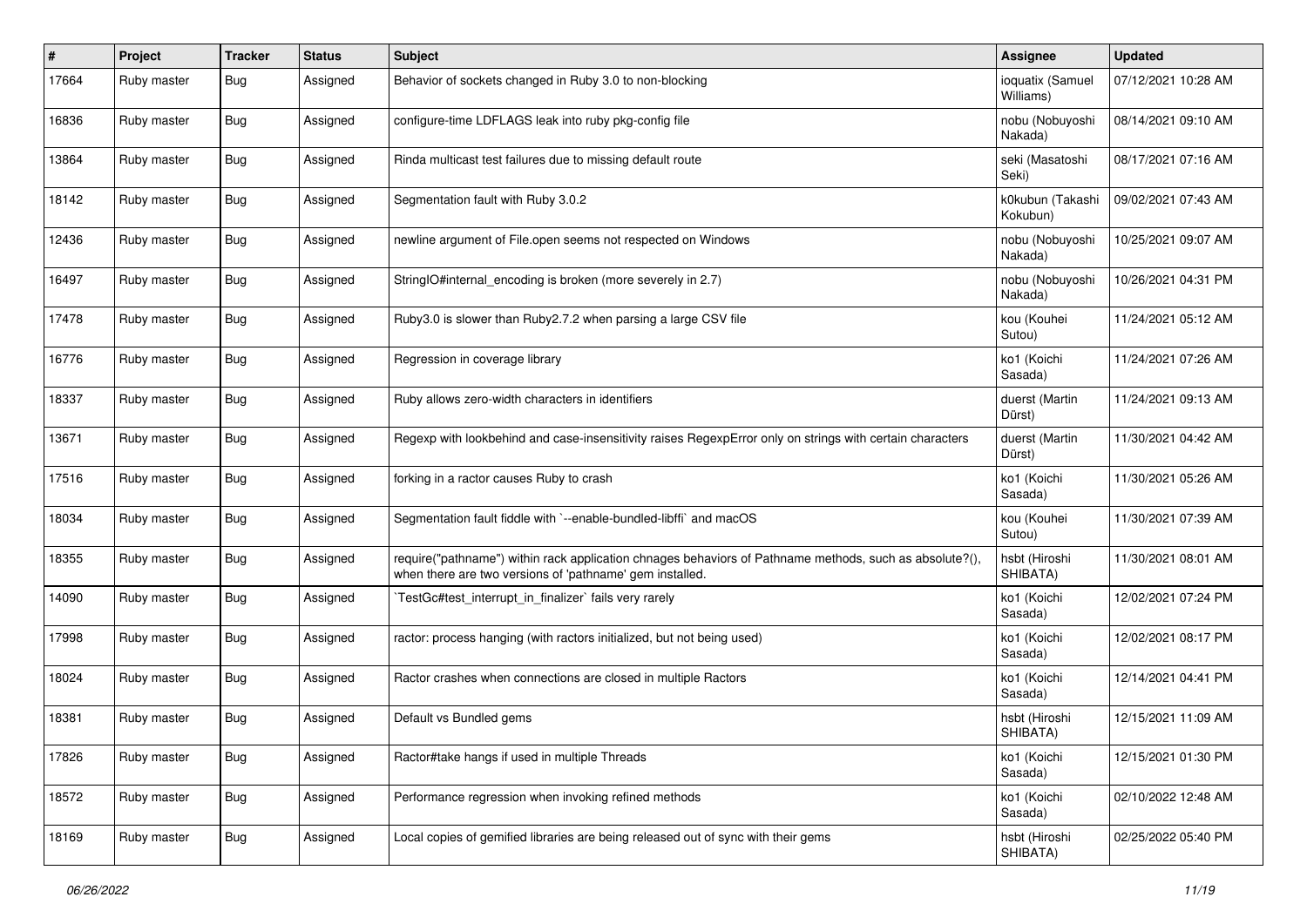| ∦     | Project     | <b>Tracker</b> | <b>Status</b> | <b>Subject</b>                                                                                                        | <b>Assignee</b>              | <b>Updated</b>      |
|-------|-------------|----------------|---------------|-----------------------------------------------------------------------------------------------------------------------|------------------------------|---------------------|
| 17196 | Ruby master | Bug            | Assigned      | Segmentation Fault with Socket#close in Ractors                                                                       | ko1 (Koichi<br>Sasada)       | 03/20/2022 01:52 PM |
| 18727 | Ruby master | Bug            | Assigned      | Make failed on x86_64-cygwin (LoadError)                                                                              | peterzhu2118<br>(Peter Zhu)  | 04/16/2022 05:15 AM |
| 18677 | Ruby master | <b>Bug</b>     | Assigned      | BigDecimal#power (**) returns FloatDomainError when passing an infinite parameter                                     | mrkn (Kenta<br>Murata)       | 04/20/2022 02:04 AM |
| 18133 | Ruby master | Bug            | Assigned      | LTO: TestGCCompact#test_ast_compacts segfaults on i686                                                                |                              | 04/23/2022 04:19 PM |
| 12442 | Ruby master | <b>Bug</b>     | Assigned      | TestArgf#test_textmode fails on cygwin                                                                                | cruby-cygwin                 | 05/19/2022 08:20 AM |
| 12444 | Ruby master | <b>Bug</b>     | Assigned      | Segmentation fault when running TestException#test_machine_stackoverflow on cygwin                                    | cruby-cygwin                 | 05/19/2022 08:20 AM |
| 12445 | Ruby master | Bug            | Assigned      | Testing TestIO#test_open_fifo_does_not_block_other_threads results in deadlock on cygwin                              | cruby-cygwin                 | 05/19/2022 08:20 AM |
| 12506 | Ruby master | Bug            | Assigned      | On cygwin, Feature #5994 does not work                                                                                | cruby-cygwin                 | 05/19/2022 08:20 AM |
| 13999 | Ruby master | Bug            | Assigned      | Cygwin DDD ripper_state_lex.rb DDDDDDDD                                                                               | cruby-cygwin                 | 05/19/2022 08:20 AM |
| 17882 | Ruby master | Bug            | Assigned      | bootstraptest/test_ractor.rb:224 segfaults on Cygwin                                                                  | cruby-cygwin                 | 05/19/2022 08:20 AM |
| 18790 | Ruby master | Bug            | Assigned      | cannot load such file -- digest (LoadError)                                                                           | hsbt (Hiroshi<br>SHIBATA)    | 06/06/2022 12:41 AM |
| 18464 | Ruby master | Bug            | Assigned      | RUBY_INTERNAL_EVENT_NEWOBJ tracepoint causes an interpreter crash when combined with Ractors                          | ko1 (Koichi<br>Sasada)       | 06/08/2022 08:25 AM |
| 14607 | Ruby master | <b>Bug</b>     | Assigned      | Fix use of the rb_profile_frames start parameter                                                                      | ko1 (Koichi<br>Sasada)       | 06/09/2022 06:12 AM |
| 8445  | Ruby master | Bug            | Assigned      | IO.open and IO#set_enconding does not support :fallback option                                                        | akr (Akira Tanaka)           | 06/14/2022 06:02 AM |
| 18808 | Ruby master | <b>Bug</b>     | Assigned      | Cannot compile ruby 3.1.2 on powerpc64le-linux without disabling the jit features                                     | k0kubun (Takashi<br>Kokubun) | 06/20/2022 10:40 AM |
| 11410 | Ruby master | Bug            | Feedback      | Win32 Registry enumeration performs unnecessary string re-encoding which cause<br>UndefinedConversionError exceptions |                              | 08/13/2015 06:57 AM |
| 4434  | Ruby master | <b>Bug</b>     | Feedback      |                                                                                                                       | sorah (Sorah<br>Fukumori)    | 12/25/2017 06:14 PM |
| 9414  | Ruby master | Bug            | Feedback      | strftime returns incorrectly encoded string                                                                           | nobu (Nobuyoshi<br>Nakada)   | 01/05/2018 09:00 PM |
| 14884 | Ruby master | Bug            | Feedback      | msys2 mingw32 'rake' has unexpected text at top of file                                                               |                              | 07/04/2018 11:20 PM |
| 13220 | Ruby master | Bug            | Feedback      | Enhance support of Unicode strings manipulation                                                                       |                              | 06/14/2019 08:58 PM |
| 15787 | Ruby master | <b>Bug</b>     | Feedback      | LoadError by EPERM on read-only volume                                                                                |                              | 12/29/2019 06:46 AM |
| 17008 | Ruby master | <b>Bug</b>     | Feedback      | JIT enabled on Windows can cause constant conhost pop-ups                                                             | k0kubun (Takashi<br>Kokubun) | 07/03/2020 08:29 PM |
| 17132 | Ruby master | <b>Bug</b>     | Feedback      | vcs.rb doesn't detect git submodules as vcs                                                                           |                              | 08/31/2020 11:31 AM |
| 11779 | Ruby master | <b>Bug</b>     | Feedback      | Module#using does not make sense as a method                                                                          | matz (Yukihiro<br>Matsumoto) | 06/17/2021 09:58 AM |
| 18049 | Ruby master | <b>Bug</b>     | Feedback      | Cannot build ruby-3.0.2 on NetBSD                                                                                     |                              | 08/01/2021 12:36 AM |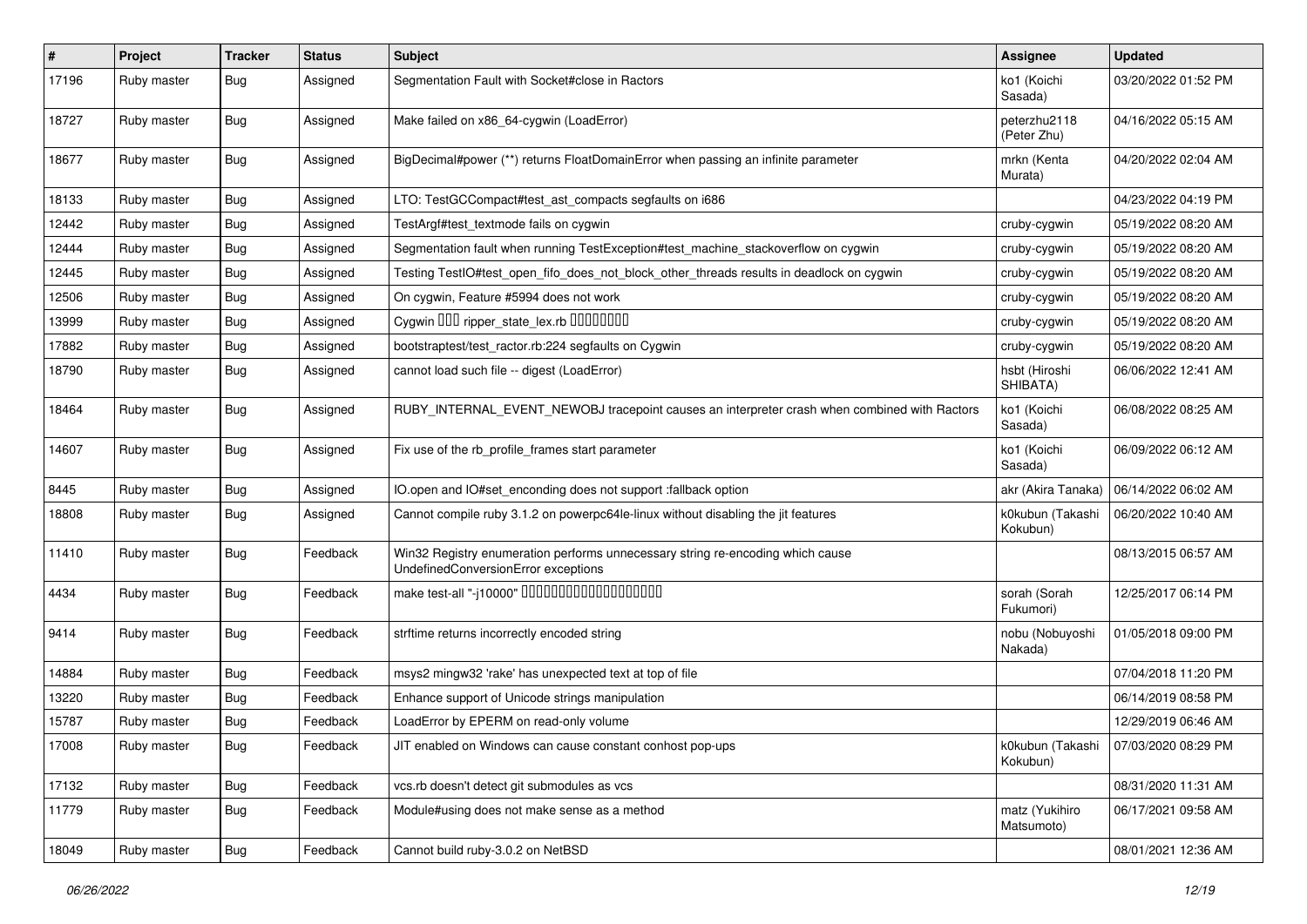| #     | Project     | <b>Tracker</b> | <b>Status</b> | <b>Subject</b>                                                                                                         | Assignee                               | <b>Updated</b>      |
|-------|-------------|----------------|---------------|------------------------------------------------------------------------------------------------------------------------|----------------------------------------|---------------------|
| 16953 | Ruby master | Bug            | Feedback      | Windows bash bin files removed in master                                                                               |                                        | 10/15/2021 01:57 AM |
| 17765 | Ruby master | Bug            | Feedback      | Segmentation fault when calling String#gsub                                                                            |                                        | 12/02/2021 06:57 PM |
| 18430 | Ruby master | <b>Bug</b>     | Feedback      | Raspberry Pi 3.0.3 Compile Issue                                                                                       |                                        | 12/28/2021 12:46 AM |
| 18607 | Ruby master | <b>Bug</b>     | Feedback      | Ruby 2.7.5 fails to configure on macOS Monterey on mac with M1 Pro                                                     |                                        | 03/04/2022 01:08 PM |
| 18750 | Ruby master | Bug            | Feedback      | Segmentation fault on SIGINT when waiting in TracePoint handler                                                        |                                        | 04/29/2022 10:47 AM |
| 12440 | Ruby master | <b>Bug</b>     | Feedback      | make test-all is not working on cygwin                                                                                 | cruby-cygwin                           | 05/19/2022 08:20 AM |
| 18785 | Ruby master | <b>Bug</b>     | Feedback      | RbConfig::MAKEFILE_CONFIG["warnflags"] contains "-Wno-cast-function-type" which is not compatible with<br>clang 13.0.0 |                                        | 05/25/2022 06:39 PM |
| 18613 | Ruby master | Bug            | Feedback      | Voluntary wanted: Some signal-related tests fail on FreeBSD 13                                                         | knu (Akinori<br>MUSHA)                 | 05/30/2022 01:43 AM |
| 18811 | Ruby master | Bug            | Feedback      | PTY I/O not working on AIX 7.x                                                                                         | kanemoto (Yutaka<br>Kanemoto)          | 06/07/2022 07:18 AM |
| 14434 | Ruby master | Bug            | Feedback      | IO#reopen fails after EPIPE                                                                                            |                                        | 06/09/2022 05:33 AM |
| 16143 | Ruby master | Bug            | Feedback      | BOM UTF-8 is not removed after rewind                                                                                  |                                        | 06/09/2022 06:51 AM |
| 17656 | Ruby master | <b>Bug</b>     | Feedback      | Improper functions shown in C level backtrace information                                                              |                                        | 06/09/2022 08:40 AM |
| 18123 | Ruby master | <b>Bug</b>     | Feedback      | addr2line.c: Define `SHF_COMPRESSED`                                                                                   |                                        | 06/09/2022 09:11 AM |
| 18121 | Ruby master | <b>Bug</b>     | Feedback      | addr2line.c: Endianness                                                                                                |                                        | 06/09/2022 09:13 AM |
| 18081 | Ruby master | Bug            | Feedback      | addr2line.c: Wrong section for `DW_AT_ranges`                                                                          |                                        | 06/09/2022 09:19 AM |
| 9921  | Ruby master | <b>Bug</b>     | Feedback      | gmtime_r, win32.h, and <string></string>                                                                               |                                        | 06/10/2022 05:39 AM |
| 10213 | Ruby master | Bug            | Feedback      | bundled gems ignored by make install                                                                                   | hsbt (Hiroshi<br>SHIBATA)              | 06/10/2022 09:55 AM |
| 8973  | Ruby master | Bug            | Feedback      | Allow to configure archlibdir for multiarch                                                                            | nobu (Nobuyoshi<br>Nakada)             | 06/16/2022 08:22 AM |
| 9208  | Ruby master | Bug            | Feedback      | Win32 ANSI color no longer works since revision 43331                                                                  | nobu (Nobuyoshi<br>Nakada)             | 06/17/2022 09:35 AM |
| 18876 | Ruby master | Bug            | Feedback      | OpenSSL is not available with `--with-openssl-dir`                                                                     |                                        | 06/24/2022 03:31 AM |
| 7981  | Ruby master | Feature        | Open          | ruby does not respect --                                                                                               |                                        | 02/28/2013 02:49 PM |
| 8184  | Ruby master | Feature        | Open          | Avoid the creation of meaningless ranges (nil, false, true)                                                            |                                        | 03/29/2013 11:16 PM |
| 8232  | Ruby master | Feature        | Open          | Rudiments of abstract algebra in Ruby                                                                                  | matz (Yukihiro<br>Matsumoto)           | 04/09/2013 01:47 AM |
| 8223  | Ruby master | Feature        | Open          | Make Matrix more omnivorous.                                                                                           | marcandre<br>(Marc-Andre<br>Lafortune) | 04/09/2013 03:42 AM |
| 8321  | Ruby master | Feature        | Open          | Ripper: I would like coordinates for keywords                                                                          |                                        | 05/10/2013 07:01 PM |
| 8404  | Ruby master | Feature        | Open          | virtual, hooked or read only global variabels for ruby only code too                                                   |                                        | 05/14/2013 09:19 PM |
| 8452  | Ruby master | Feature        | Open          | Kernel#otherwise to rewrite code like (obj    default_obj).do_smth                                                     |                                        | 05/26/2013 08:41 PM |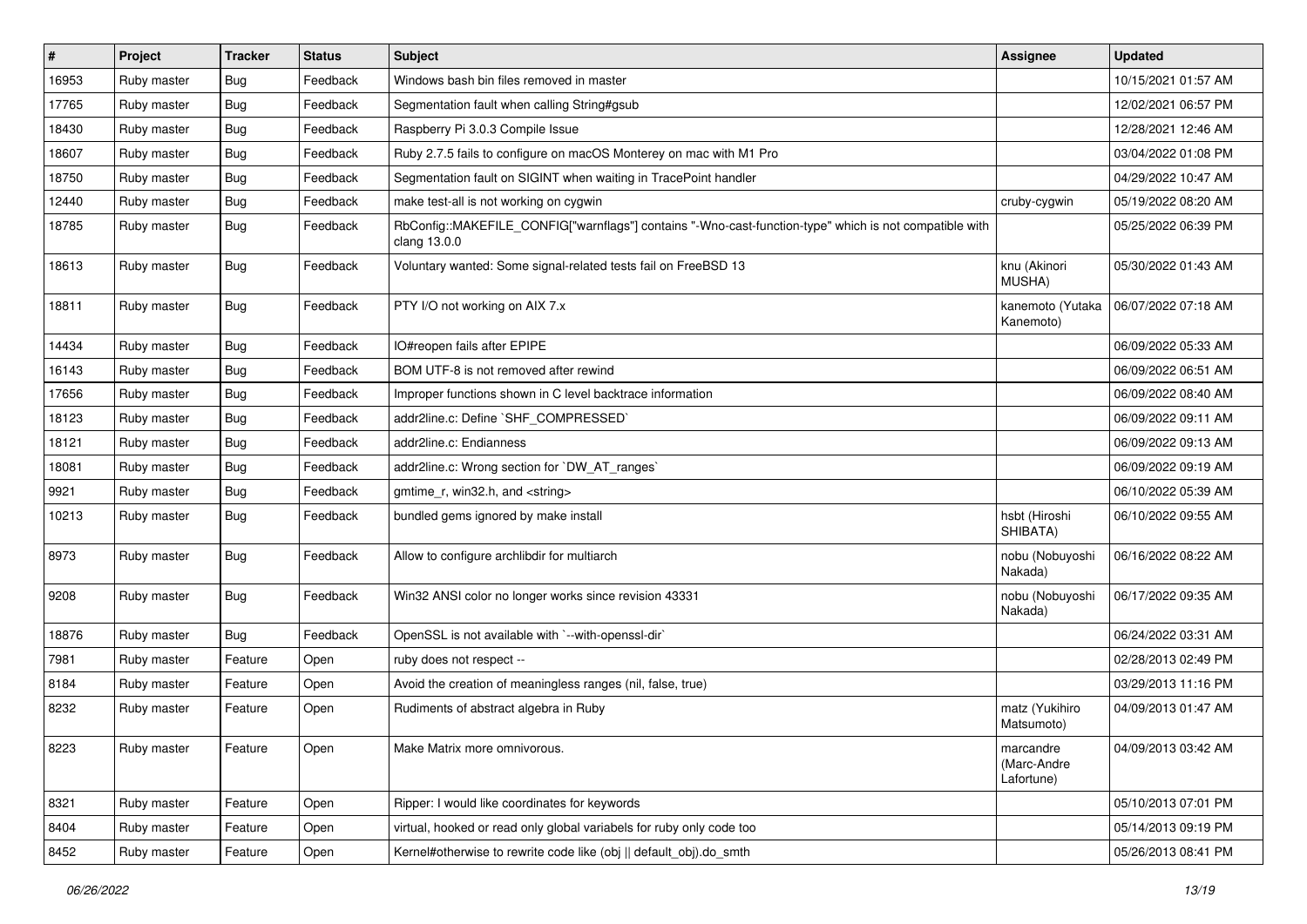| $\pmb{\#}$ | Project     | <b>Tracker</b> | <b>Status</b> | <b>Subject</b>                                                                            | <b>Assignee</b>              | <b>Updated</b>      |
|------------|-------------|----------------|---------------|-------------------------------------------------------------------------------------------|------------------------------|---------------------|
| 8449       | Ruby master | Feature        | Open          | Array#ary_plus always returns an array                                                    | nobu (Nobuyoshi<br>Nakada)   | 06/02/2013 04:23 PM |
| 8478       | Ruby master | Feature        | Open          | The hash returned by Enumerable#group_by should have an empty array for its default value | matz (Yukihiro<br>Matsumoto) | 06/04/2013 03:56 PM |
| 8494       | Ruby master | Feature        | Open          | Safe method for defensive copies. alternative to 'dup'                                    |                              | 06/05/2013 04:26 PM |
| 8506       | Ruby master | Feature        | Open          | Object#iter_for / Object#to_iter                                                          |                              | 06/10/2013 05:21 PM |
| 8598       | Ruby master | Feature        | Open          | Expose information whether a timezone offset has been explicitly set on DateTime object   |                              | 07/03/2013 08:27 PM |
| 8614       | Ruby master | Feature        | Open          | Object#singleton_class with a block                                                       |                              | 07/12/2013 10:14 AM |
| 8688       | Ruby master | Feature        | Open          | #sprintf should accept strings as keys                                                    |                              | 07/26/2013 02:33 AM |
| 8714       | Ruby master | Feature        | Open          | Non-interpolated regular expression literal                                               |                              | 08/02/2013 08:00 PM |
| 8663       | Ruby master | Feature        | Open          | Officialy alias ArgumentError to ArgError                                                 | matz (Yukihiro<br>Matsumoto) | 08/09/2013 07:42 PM |
| 8786       | Ruby master | Feature        | Open          | Process.clock_gettime(:realtime)                                                          |                              | 08/15/2013 10:33 PM |
| 8827       | Ruby master | Feature        | Open          | A method that flips the receiver and the first argument                                   |                              | 08/29/2013 05:59 AM |
| 8862       | Ruby master | Feature        | Open          | getoptlong to accept user-provided commandline                                            |                              | 09/04/2013 09:53 PM |
| 8967       | Ruby master | Feature        | Open          | add uninclude and unextend method                                                         |                              | 09/30/2013 02:18 PM |
| 9070       | Ruby master | Feature        | Open          | Introduce `---` as synonym of `end` keyword                                               | matz (Yukihiro<br>Matsumoto) | 11/02/2013 03:23 AM |
| 9095       | Ruby master | Feature        | Open          | Allow `Symbol#to_proc` to take arguments                                                  |                              | 11/10/2013 04:25 AM |
| 9111       | Ruby master | Feature        | Open          | Encoding-free String comparison                                                           |                              | 11/21/2013 04:35 PM |
| 9174       | Ruby master | Feature        | Open          | value receiving block for Hash#has_key?                                                   |                              | 11/29/2013 06:33 AM |
| 9260       | Ruby master | Feature        | Open          | make FileUtils.rm rf raise on errors                                                      |                              | 12/19/2013 12:27 AM |
| 9445       | Ruby master | Feature        | Open          | Support emitting 1.9 Symbol keyword Hash syntax when pretty printing Hashes               |                              | 01/24/2014 06:01 AM |
| 9522       | Ruby master | Feature        | Open          | Float("NaN"), Float("Infinity")                                                           |                              | 02/16/2014 05:36 AM |
| 9553       | Ruby master | Feature        | Open          | Make argument validation routine of a method an object                                    |                              | 02/22/2014 07:58 AM |
| 9556       | Ruby master | Feature        | Open          | Add HTTP#get block functionality to HTTP.get                                              |                              | 02/23/2014 05:53 AM |
| 9527       | Ruby master | Feature        | Open          | make Net::HTTP.get_print not only to \$stdout but to an IO as a parameter                 |                              | 02/23/2014 06:04 AM |
| 9585       | Ruby master | Feature        | Open          | Add Object#in? to make ruby easier to read                                                |                              | 03/15/2014 04:49 PM |
| 9667       | Ruby master | Feature        | Open          | Optimization of __FILE__ and __dir__                                                      |                              | 03/25/2014 04:48 AM |
| 9557       | Ruby master | Feature        | Open          | Enumerator#next and Enumerator#peek with argument                                         |                              | 04/11/2014 07:00 PM |
| 9784       | Ruby master | Feature        | Open          | Alias URI#merge to URI#join                                                               |                              | 04/29/2014 05:42 AM |
| 9807       | Ruby master | Feature        | Open          | String.new with block                                                                     |                              | 05/07/2014 05:54 AM |
| 9853       | Ruby master | Feature        | Open          | Please consider quoted generation of hash like in %h( foo bar bee blaa)                   |                              | 05/19/2014 04:43 PM |
| 9871       | Ruby master | Feature        | Open          | load a ruby library which doesn't have extension                                          |                              | 05/28/2014 10:07 AM |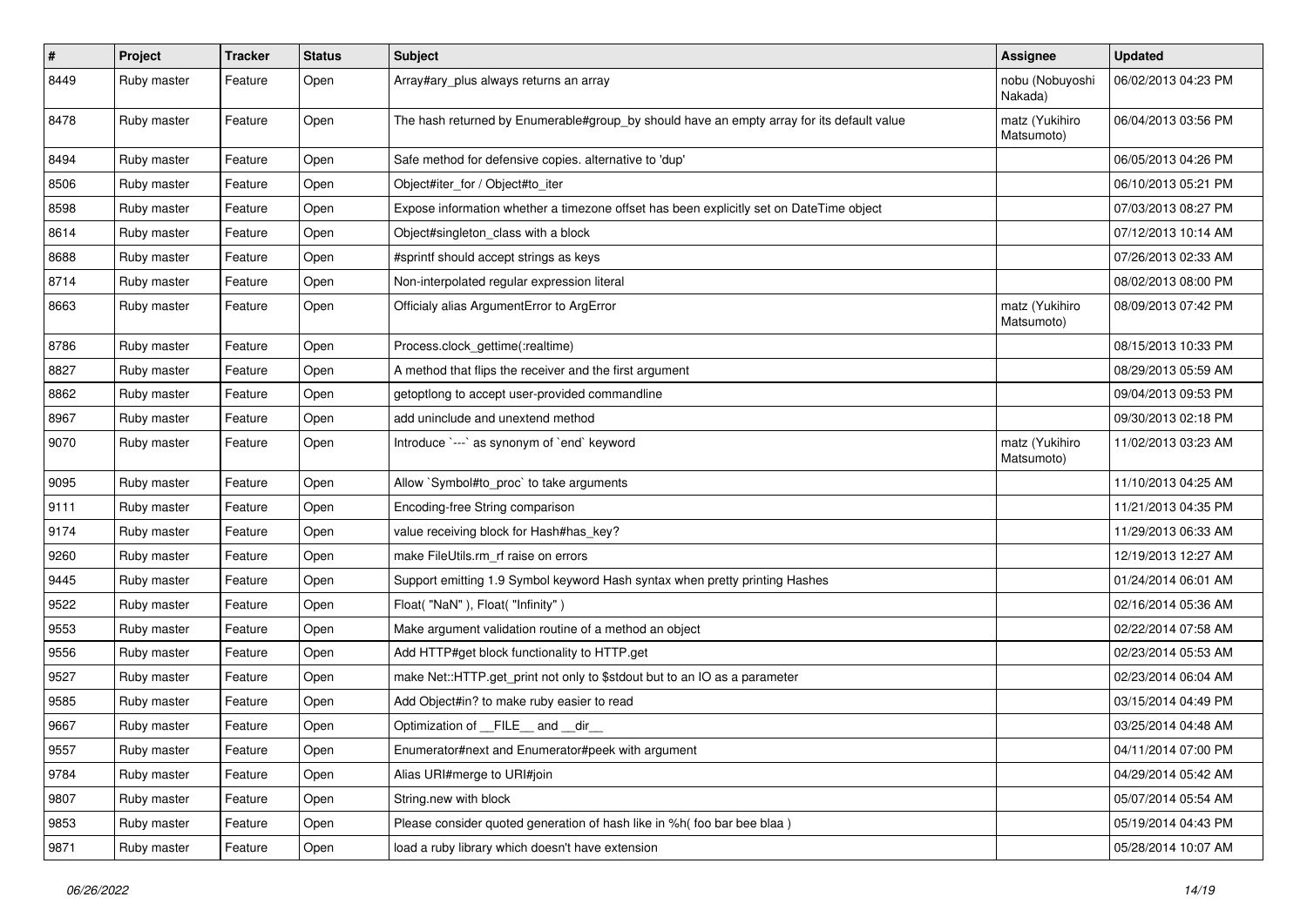| $\vert$ # | Project     | <b>Tracker</b> | <b>Status</b> | <b>Subject</b>                                                                               | Assignee                     | <b>Updated</b>      |
|-----------|-------------|----------------|---------------|----------------------------------------------------------------------------------------------|------------------------------|---------------------|
| 9887      | Ruby master | Feature        | Open          | Add uninclude please                                                                         |                              | 05/31/2014 01:33 PM |
| 9909      | Ruby master | Feature        | Open          | why shouldn't constant lookup check the nesting of module's name                             |                              | 06/07/2014 02:18 AM |
| 9929      | Ruby master | Feature        | Open          | add with_default method to Hash                                                              |                              | 06/11/2014 12:08 AM |
| 9953      | Ruby master | Feature        | Open          | set_trace_func values which could be frozen or symbols                                       |                              | 06/19/2014 10:44 PM |
| 10000     | Ruby master | Feature        | Open          | format width and precision with symbol hash                                                  |                              | 07/01/2014 01:25 AM |
| 10051     | Ruby master | Feature        | Open          | nbsp isn't remove with trim                                                                  |                              | 07/17/2014 08:02 AM |
| 10176     | Ruby master | Feature        | Open          | Document how to perform net/http calls in parallel                                           |                              | 08/27/2014 10:46 PM |
| 10215     | Ruby master | Feature        | Open          | prohibit subclassing for classes without allocator in Ruby                                   |                              | 09/08/2014 07:29 AM |
| 10177     | Ruby master | Feature        | Open          | Hash#has_key? and Hash#has_value? should be deprecated                                       |                              | 09/19/2014 06:01 PM |
| 8366      | Ruby master | Feature        | Open          | Exception.message take time to execute depending on the instance variables                   |                              | 09/22/2014 06:41 AM |
| 10305     | Ruby master | Feature        | Open          | Method for resolving all autoload statements / Add warning on autoload when used with chroot |                              | 09/29/2014 02:05 PM |
| 10308     | Ruby master | Feature        | Open          | Pipes in Ruby                                                                                |                              | 09/30/2014 11:21 PM |
| 10331     | Ruby master | Feature        | Open          | String#to_r to recognize negative denominators                                               |                              | 10/06/2014 02:44 PM |
| 10332     | Ruby master | Feature        | Open          | Rational literal for mixed fractions                                                         |                              | 10/06/2014 02:55 PM |
| 10343     | Ruby master | Feature        | Open          | Postfix notations for `when` and `else` inside `case` statement                              |                              | 10/08/2014 05:25 PM |
| 10366     | Ruby master | Feature        | Open          | New inspection form for rational                                                             |                              | 10/11/2014 12:50 AM |
| 10327     | Ruby master | Feature        | Open          | Bool/False/True module for '==='                                                             |                              | 10/15/2014 02:42 PM |
| 10404     | Ruby master | Feature        | Open          | Allow individual finalizers to be removed with ObjectSpace.undefine_finalizer                | matz (Yukihiro<br>Matsumoto) | 10/20/2014 08:14 AM |
| 10425     | Ruby master | Feature        | Open          | A predicate method to tell if a number is near another                                       |                              | 10/26/2014 01:47 AM |
| 10391     | Ruby master | Feature        | Open          | Provide %eISO-8859-1'string \xAA literal' string literals with explicit encoding             |                              | 10/28/2014 10:27 AM |
| 10455     | Ruby master | Feature        | Open          | [PATCH 0/n] Combine interface for creating new matrix                                        |                              | 10/29/2014 10:17 PM |
| 10474     | Ruby master | Feature        | Open          | [PATCH 1/1] Refactoring math.c (Combined some macros into one macro)                         |                              | 11/10/2014 10:29 PM |
| 10175     | Ruby master | Feature        | Open          | There's no reason to prefer Proc.new over Kernel#proc anymore                                |                              | 11/10/2014 11:07 PM |
| 10386     | Ruby master | Feature        | Open          | [PATCH 3/3] There is little possibility of using m_sqrt at complex.c                         |                              | 11/10/2014 11:10 PM |
| 10505     | Ruby master | Feature        | Open          | [PATCH 2/n] DDDDDDDD./Object#eql? with block. (ja/en)                                        |                              | 11/13/2014 05:52 PM |
| 10426     | Ruby master | Feature        | Open          | A predicate to express congruence                                                            |                              | 11/14/2014 02:11 AM |
| 10552     | Ruby master | Feature        | Open          | [PATCH] Add Enumerable#frequencies and Enumerable#relative_frequencies                       |                              | 11/30/2014 11:56 AM |
| 8566      | Ruby master | Feature        | Open          | [PATCH] Allow to configure additional preludes                                               |                              | 12/10/2014 01:13 PM |
| 10589     | Ruby master | Feature        | Open          | [TracePoint API] Make THREAD {BEGIN, END} events return some context information             |                              | 12/11/2014 04:27 PM |
| 10574     | Ruby master | Feature        | Open          | Add String#Ichomp and String.Ichomp!                                                         | matz (Yukihiro<br>Matsumoto) | 12/15/2014 04:34 PM |
| 10645     | Ruby master | Feature        | Open          | Consider adding support of .first to MatchData object like MatchData[0]                      |                              | 12/25/2014 06:50 AM |
| 10683     | Ruby master | Feature        | Open          | fix inconsistent behavior of Kernel.Hash()                                                   |                              | 01/02/2015 06:00 AM |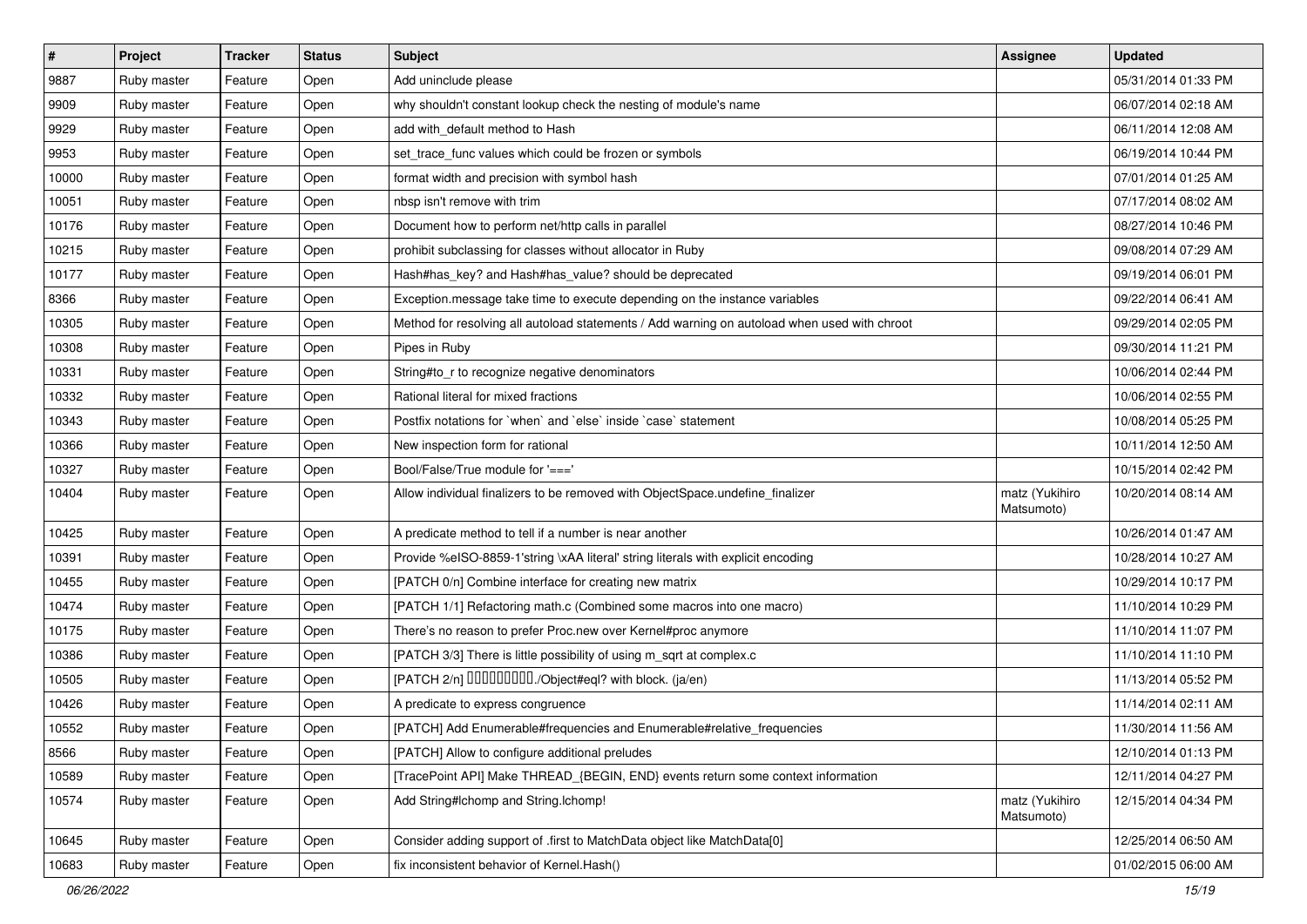| $\vert$ # | Project     | <b>Tracker</b> | <b>Status</b> | Subject                                                                                      | Assignee                     | <b>Updated</b>      |
|-----------|-------------|----------------|---------------|----------------------------------------------------------------------------------------------|------------------------------|---------------------|
| 10663     | Ruby master | Feature        | Open          | Consider adding support for String input to File. methods                                    |                              | 01/05/2015 12:47 AM |
| 10701     | Ruby master | Feature        | Open          | Class: Array 2 New methods                                                                   |                              | 01/08/2015 07:21 AM |
| 10729     | Ruby master | Feature        | Open          | Array method to subtract in place                                                            |                              | 01/11/2015 02:29 PM |
| 10728     | Ruby master | Feature        | Open          | Warning for Fixnum#size to use RbConfig::SIZEOF['long']                                      |                              | 01/11/2015 04:23 PM |
| 10770     | Ruby master | Feature        | Open          | chr and ord behavior for ill-formed byte sequences and surrogate code points                 |                              | 01/22/2015 10:19 AM |
| 10255     | Ruby master | Feature        | Open          | Math.log: check domain of base argument                                                      |                              | 01/27/2015 02:32 AM |
| 10726     | Ruby master | Feature        | Open          | [PATCH 4/4] * New methods: Set#power                                                         |                              | 01/28/2015 07:48 AM |
| 8564      | Ruby master | Feature        | Open          | Extend Module#attr methods                                                                   |                              | 02/05/2015 07:39 PM |
| 10851     | Ruby master | Feature        | Open          | Introduce Regexp#fetch                                                                       |                              | 02/13/2015 11:15 AM |
| 10879     | Ruby master | Feature        | Open          | UnboundMethod#to_proc                                                                        |                              | 02/21/2015 07:56 PM |
| 10869     | Ruby master | Feature        | Open          | Add support for option to pre-compile Ruby files                                             |                              | 02/23/2015 11:08 AM |
| 10882     | Ruby master | Feature        | Open          | Provide Levenshtein distance implementation as part of stdlib                                |                              | 02/26/2015 03:56 PM |
| 10927     | Ruby master | Feature        | Open          | [PATCH] Add default empty string to string replacements                                      |                              | 03/04/2015 10:49 AM |
| 10863     | Ruby master | Feature        | Open          | allow protected class methods to be callable from instance methods                           |                              | 04/01/2015 06:11 PM |
| 10152     | Ruby master | Feature        | Open          | String#strip doesn't remove non-breaking space                                               |                              | 04/12/2015 07:36 PM |
| 11122     | Ruby master | Feature        | Open          | exception-free non-blocking Queue/SizedQueue operations                                      | matz (Yukihiro<br>Matsumoto) | 05/06/2015 08:53 PM |
| 9725      | Ruby master | Feature        | Open          | Do not inspect NameError target object unless verbose                                        |                              | 05/08/2015 02:18 AM |
| 11148     | Ruby master | Feature        | Open          | Add a way to require files, but not raise an exception when the file isn't found             |                              | 05/13/2015 05:57 PM |
| 10932     | Ruby master | Feature        | Open          | Enabling allocation tracing as early as possible                                             | ko1 (Koichi<br>Sasada)       | 06/13/2015 07:54 AM |
| 11292     | Ruby master | Feature        | Open          | objspace: Dump type of special consts                                                        | tmm1 (Aman<br>Karmani)       | 06/22/2015 04:22 AM |
| 11299     | Ruby master | Feature        | Open          | [PATCH] use Array instead of custom struct for generic ivars                                 | normalperson<br>(Eric Wong)  | 06/24/2015 12:38 AM |
| 11305     | Ruby master | Feature        | Open          | [ipaddr] include the IP address in question within the InvalidAddressError exception message |                              | 06/25/2015 04:25 AM |
| 11307     | Ruby master | Feature        | Open          | exception-free non-blocking Queue#pop                                                        | matz (Yukihiro<br>Matsumoto) | 06/25/2015 11:06 PM |
| 11315     | Ruby master | Feature        | Open          | [PATCH] Add Array#^ for parity with other set-like operations.                               |                              | 06/29/2015 05:05 AM |
| 10585     | Ruby master | Feature        | Open          | struct: speedup struct.attr = $v$ for first 10 attributes and struct[:attr] for big structs  |                              | 06/30/2015 08:18 PM |
| 11312     | Ruby master | Feature        | Open          | Add Resolv::DNS::Resource::IN::SPF                                                           | akr (Akira Tanaka)           | 07/01/2015 03:26 AM |
| 11309     | Ruby master | Feature        | Open          | Iterator over string matches                                                                 |                              | 07/01/2015 08:35 AM |
| 11323     | Ruby master | Feature        | Open          | Documentation update on how uniq works / guarantee of order                                  |                              | 07/02/2015 03:34 AM |
| 9918      | Ruby master | Feature        | Open          | Exception#cause should be shown in output and #inspect                                       |                              | 07/13/2015 02:32 PM |
| 11347     | Ruby master | Feature        | Open          | Errors with cause not reported properly to console                                           |                              | 07/15/2015 04:39 PM |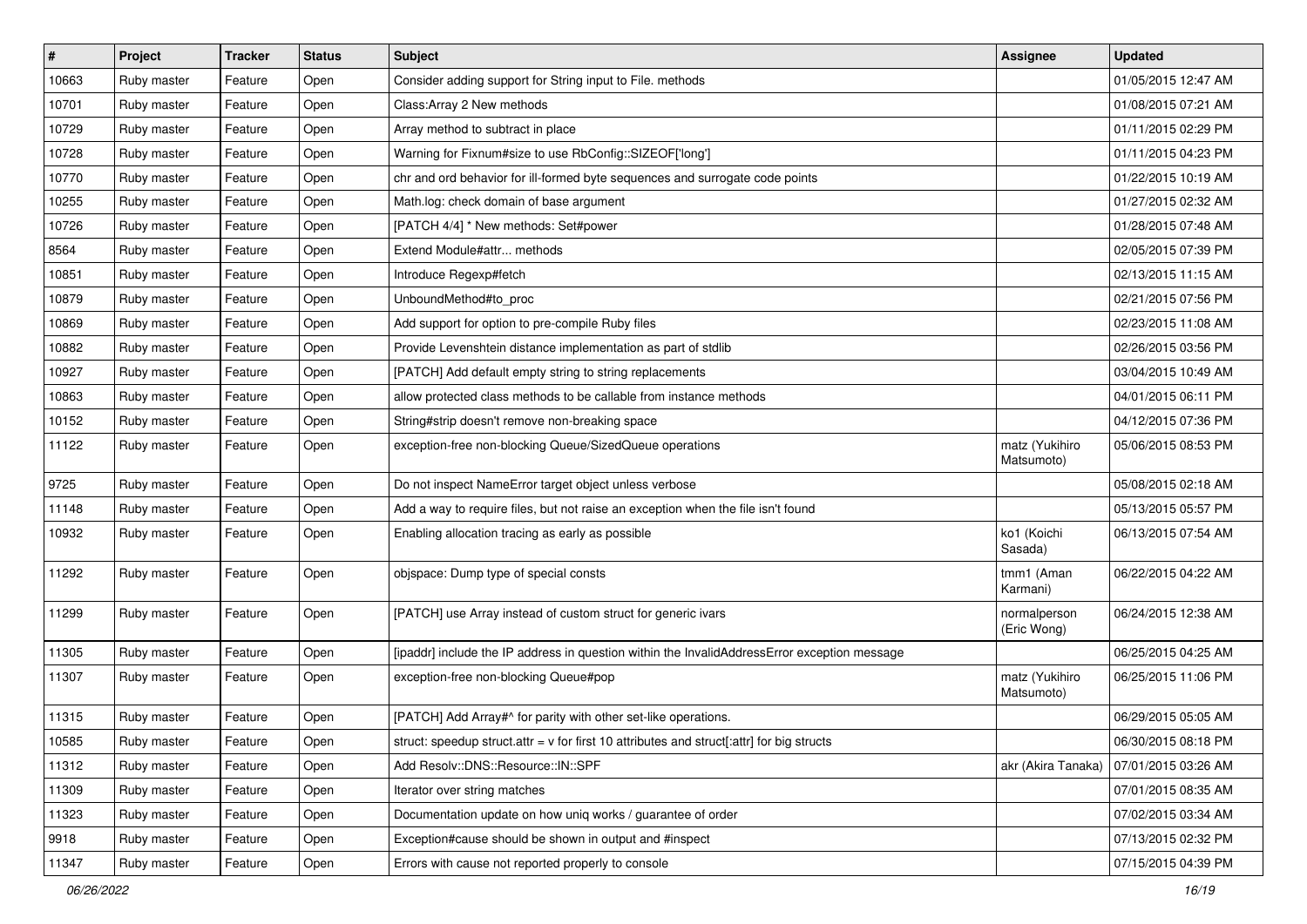| $\vert$ # | Project     | <b>Tracker</b> | <b>Status</b> | Subject                                                                                                                                    | Assignee                     | <b>Updated</b>      |
|-----------|-------------|----------------|---------------|--------------------------------------------------------------------------------------------------------------------------------------------|------------------------------|---------------------|
| 10949     | Ruby master | Feature        | Open          | Time is WB unprotected                                                                                                                     |                              | 07/23/2015 05:55 PM |
| 11429     | Ruby master | Feature        | Open          | Local variable assignment via regex ===                                                                                                    |                              | 08/10/2015 11:26 PM |
| 11390     | Ruby master | Feature        | Open          | Allow symbols starting with numbers                                                                                                        | matz (Yukihiro<br>Matsumoto) | 08/14/2015 05:23 AM |
| 11446     | Ruby master | Feature        | Open          | Possible work around for the requirement to supplying arguments like this: .map(&:method, <arguments>)</arguments>                         |                              | 08/14/2015 04:40 PM |
| 11475     | Ruby master | Feature        | Open          | <b>AST</b> transforms                                                                                                                      |                              | 08/21/2015 11:14 AM |
| 8437      | Ruby master | Feature        | Open          | custom operators, unicode                                                                                                                  |                              | 08/30/2015 03:05 AM |
| 11507     | Ruby master | Feature        | Open          | Net::HTTP should use TCP CORK or TCP NOPUSH to avoid fragmenting packets                                                                   |                              | 09/04/2015 09:47 AM |
| 10179     | Ruby master | Feature        | Open          | Net::HTTP::Get.new("https://google.com").basic_auth(user_name, password) should throw exception stating<br>the need to set use_ssl to true |                              | 09/13/2015 03:25 AM |
| 9613      | Ruby master | Feature        | Open          | Warn about unsafe ossl ciphers                                                                                                             |                              | 09/13/2015 03:27 AM |
| 10519     | Ruby master | Feature        | Open          | <b>TLS Renegotiation</b>                                                                                                                   |                              | 09/13/2015 03:29 AM |
| 11518     | Ruby master | Feature        | Open          | Queue enhancement - promote! and promote_all!                                                                                              | matz (Yukihiro<br>Matsumoto) | 09/17/2015 08:40 PM |
| 11517     | Ruby master | Feature        | Open          | Queue enhancement - conditional pop                                                                                                        | matz (Yukihiro<br>Matsumoto) | 09/17/2015 09:02 PM |
| 11577     | Ruby master | Feature        | Open          | Add encodeURIComponent compatible API for URI                                                                                              |                              | 10/09/2015 01:40 PM |
| 11583     | Ruby master | Feature        | Open          | Add File#unlink                                                                                                                            |                              | 10/12/2015 05:40 AM |
| 11597     | Ruby master | Feature        | Open          | Add Linux-specific setfsuid(2)/setfsgid(2)                                                                                                 |                              | 10/15/2015 10:08 PM |
| 11415     | Ruby master | Feature        | Open          | autoload with a Proc                                                                                                                       |                              | 10/21/2015 08:38 PM |
| 10181     | Ruby master | Feature        | Open          | New method File.openat()                                                                                                                   |                              | 10/22/2015 12:12 PM |
| 11629     | Ruby master | Feature        | Open          | Implement Enhanced Mail System Status Codes (rfc1893)                                                                                      |                              | 10/28/2015 10:38 AM |
| 11634     | Ruby master | Feature        | Open          | [PATCH] variable.c (rb_global_tbl): convert to id_table                                                                                    |                              | 10/29/2015 08:11 PM |
| 11670     | Ruby master | Feature        | Open          | Show warning to make nested def obsolete                                                                                                   | nobu (Nobuyoshi<br>Nakada)   | 11/09/2015 07:40 AM |
| 11694     | Ruby master | Feature        | Open          | Numeric#nonpositive?, nonnegative?                                                                                                         |                              | 11/16/2015 12:56 AM |
| 11700     | Ruby master | Feature        | Open          | positive flags for reverse lookup to socket                                                                                                |                              | 11/17/2015 02:48 AM |
| 11710     | Ruby master | Feature        | Open          | [PATCH] Replace Set#merge with Set#merge! and make Set#merge non-mutating.                                                                 | knu (Akinori<br>MUSHA)       | 11/18/2015 07:28 PM |
| 11723     | Ruby master | Feature        | Open          | CGI library should give access to raw request body                                                                                         |                              | 11/20/2015 07:06 PM |
| 11630     | Ruby master | Feature        | Open          | possibility to serialize Proc or Lambda                                                                                                    |                              | 11/23/2015 01:34 PM |
| 11599     | Ruby master | Feature        | Open          | Dump entries of hash in ObjectSpace                                                                                                        | tmm1 (Aman<br>Karmani)       | 11/24/2015 05:52 PM |
| 11588     | Ruby master | Feature        | Open          | Implement structured warnings                                                                                                              |                              | 12/06/2015 08:48 PM |
| 11786     | Ruby master | Feature        | Open          | [PATCH] micro-optimize case dispatch even harder                                                                                           |                              | 12/09/2015 09:58 AM |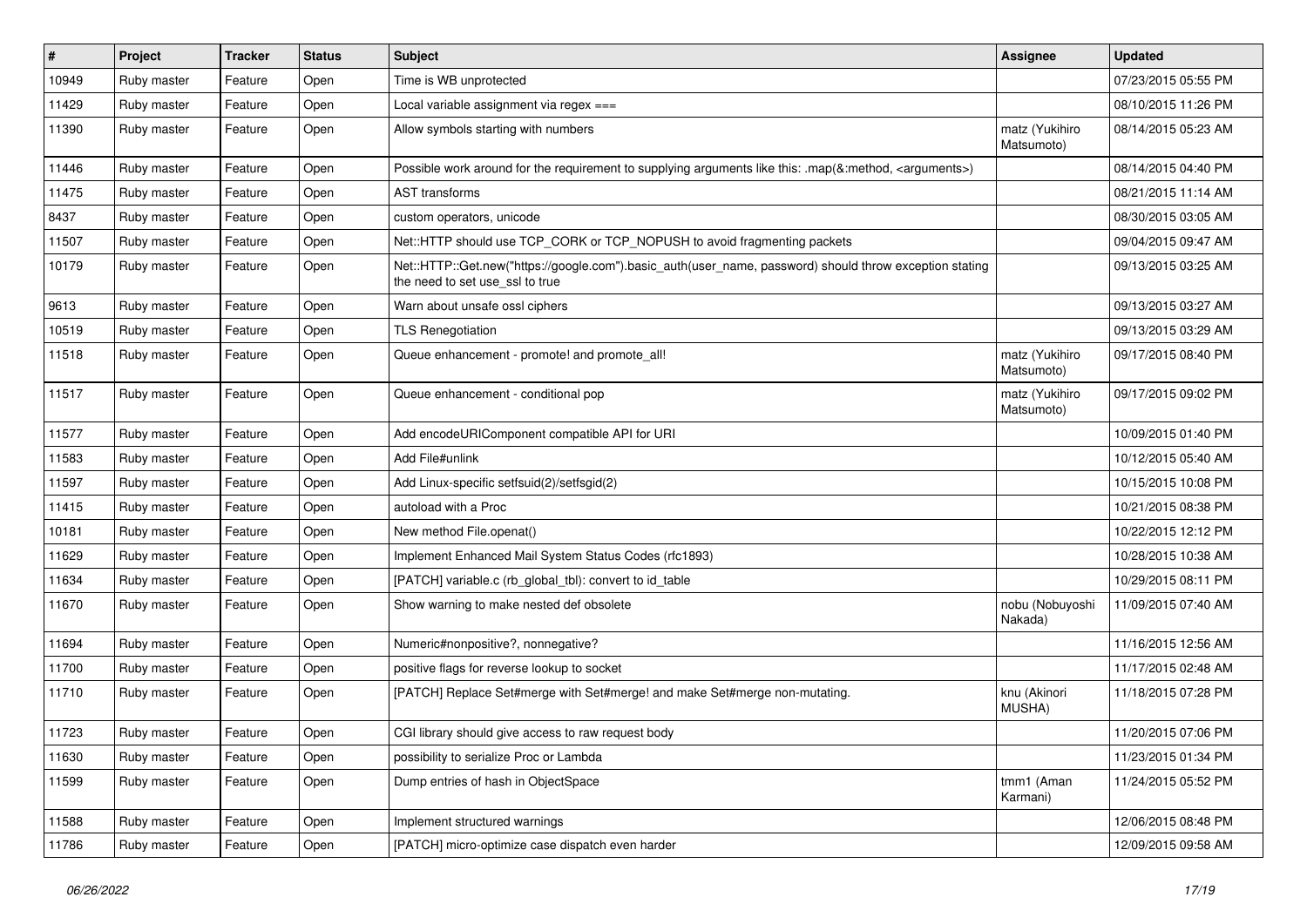| $\vert$ # | Project     | <b>Tracker</b> | <b>Status</b> | <b>Subject</b>                                                                               | <b>Assignee</b>              | <b>Updated</b>      |
|-----------|-------------|----------------|---------------|----------------------------------------------------------------------------------------------|------------------------------|---------------------|
| 11781     | Ruby master | Feature        | Open          | Would it be possible to alias .prepend() towards .unshift() for class Array by default?      |                              | 12/09/2015 12:46 PM |
| 11796     | Ruby master | Feature        | Open          | [PATCH] Refactor reduce call get_stat()                                                      |                              | 12/09/2015 02:33 PM |
| 11690     | Ruby master | Feature        | Open          | Update Hash during multiple assignment                                                       |                              | 12/10/2015 12:26 PM |
| 8544      | Ruby master | Feature        | Open          | OpenURI should open 'file://' URIs                                                           |                              | 12/12/2015 04:30 PM |
| 11817     | Ruby master | Feature        | Open          | map.parallel                                                                                 |                              | 12/15/2015 04:28 AM |
| 10251     | Ruby master | Feature        | Open          | URI: Support wildcards (globbing) in no_proxy                                                |                              | 12/16/2015 05:22 AM |
| 10168     | Ruby master | Feature        | Open          | Native Object#inspect method should single quote strings that don't need to be double quoted |                              | 01/01/2016 08:27 PM |
| 11939     | Ruby master | Feature        | Open          | Syntax sugar to apply a method replace a variable                                            |                              | 01/04/2016 09:49 AM |
| 11987     | Ruby master | Feature        | Open          | daemons can't show the backtrace of rb_bug                                                   |                              | 01/13/2016 10:58 AM |
| 11550     | Ruby master | Feature        | Open          | Current behaviour of super() is dangerous in the presence of more than one included modules. |                              | 01/20/2016 08:44 AM |
| 12006     | Ruby master | Feature        | Open          | return IO object from IO#print, IO#puts, IO#close_read, IO#close_write,                      |                              | 01/21/2016 12:42 PM |
| 11100     | Ruby master | Feature        | Open          | Permit multiple captures with String[Regexp, ]                                               |                              | 01/24/2016 08:42 AM |
| 12017     | Ruby master | Feature        | Open          | [PATCH] dedupe string keys from Marshal.load                                                 |                              | 01/25/2016 09:02 AM |
| 11181     | Ruby master | Feature        | Open          | Add a line directive to Ruby                                                                 | matz (Yukihiro<br>Matsumoto) | 01/26/2016 02:04 AM |
| 12023     | Ruby master | Feature        | Open          | Allow ivars to be used as method arguments                                                   |                              | 01/27/2016 09:58 AM |
| 10658     | Ruby master | Feature        | Open          | ThreadGroup local variables                                                                  |                              | 01/28/2016 07:20 AM |
| 11917     | Ruby master | Feature        | Open          | Add Range#length as an alias for size                                                        |                              | 01/30/2016 07:01 AM |
| 12059     | Ruby master | Feature        | Open          | `Array#single?`, `Hash#single?`                                                              |                              | 02/10/2016 04:02 AM |
| 12041     | Ruby master | Feature        | Open          | Change the initializer of NameError to take a receiver as the third argument                 |                              | 02/12/2016 05:37 AM |
| 12064     | Ruby master | Feature        | Open          | Make creation of enc/unicode/casefold.h automatic again                                      | nobu (Nobuyoshi<br>Nakada)   | 02/12/2016 06:13 AM |
| 10793     | Ruby master | Feature        | Open          | Infrastructure/Release-Management: Sign releases                                             |                              | 02/12/2016 09:20 PM |
| 12034     | Ruby master | Feature        | Open          | RegExp does not respect file encoding directive                                              |                              | 02/13/2016 06:41 PM |
| 12083     | Ruby master | Feature        | Open          | \$_ and \$~ by Binding#local_variable_{get,set}                                              |                              | 02/18/2016 04:35 AM |
| 11361     | Ruby master | Feature        | Open          | proposal for easy method to nil-guard for generated variable name.                           |                              | 02/21/2016 12:01 PM |
| 12114     | Ruby master | Feature        | Open          | $\texttt{SVERBOSE}$ = true is being ignored                                                  |                              | 02/26/2016 02:00 PM |
| 12113     | Ruby master | Feature        | Open          | Global method inside Delegator causes NameError                                              |                              | 03/01/2016 01:58 AM |
| 12110     | Ruby master | Feature        | Open          | Create a method to avoid vacuous truth?                                                      |                              | 03/12/2016 08:01 AM |
| 12165     | Ruby master | Feature        | Open          | Hash#first, Hash#last                                                                        |                              | 03/12/2016 10:55 AM |
| 12141     | Ruby master | Feature        | Open          | send and __send_                                                                             |                              | 03/14/2016 01:32 AM |
| 12129     | Ruby master | Feature        | Open          | syntactic sugar for dynamic method dispatch `object expression:method name expression(1, 2)` |                              | 03/14/2016 01:35 AM |
| 12134     | Ruby master | Feature        | Open          | Comparison between 'true' and 'false'                                                        |                              | 03/15/2016 12:41 PM |
| 12173     | Ruby master | Feature        | Open          | Time#till_now`                                                                               |                              | 03/16/2016 10:19 AM |